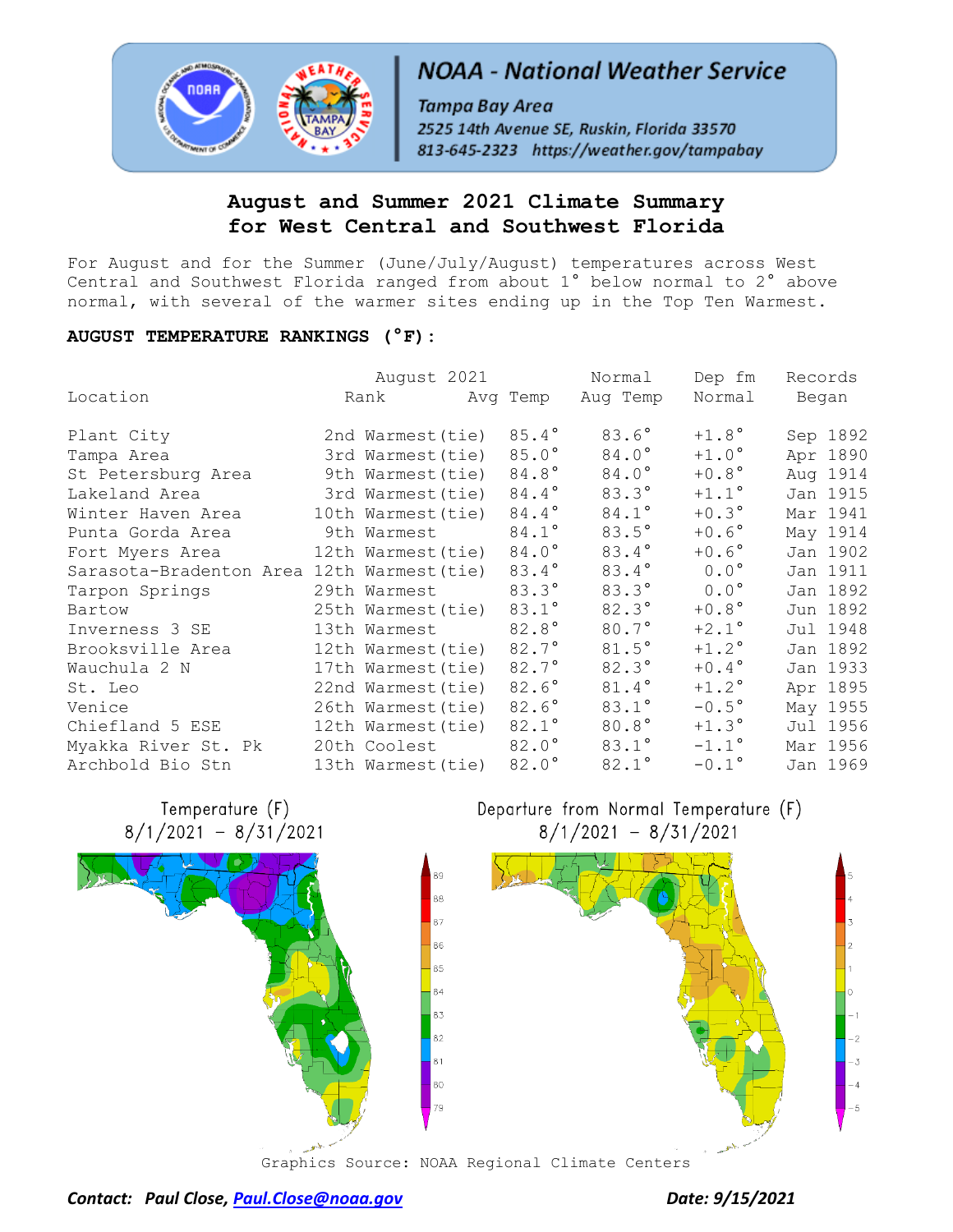## **SUMMER TEMPERATURE RANKINGS (°F):**

|                         | Summer 2021        |                | Normal         | Dep fm         | Records  |
|-------------------------|--------------------|----------------|----------------|----------------|----------|
| Location                | Rank               | Avg Temp       | Sum Temp       | Normal         | Began    |
| Plant City              | 2nd Warmest (tie)  | 84.6°          | $83.2^{\circ}$ | $+1.4^{\circ}$ | Sep 1892 |
| Tampa Area              | 2nd Warmest        | 84.6°          | $83.6^\circ$   | $+1.0^\circ$   | Apr 1890 |
| St Petersburg Area      | 11th Warmest (tie) | 84.0°          | $83.5^\circ$   | $+0.5^{\circ}$ | Aug 1914 |
| Lakeland Area           | 8th Warmest(tie)   | $83.5^{\circ}$ | 82.8°          | $+0.7^\circ$   | Jan 1915 |
| Winter Haven Area       | 8th Warmest        | $83.5^{\circ}$ | $83.8^\circ$   | $-0.3^{\circ}$ | Mar 1941 |
| Fort Myers Area         | 7th Warmest(tie)   | 83.7°          | $83.0^\circ$   | $+0.7^{\circ}$ | Jan 1902 |
| Punta Gorda Area        | 10th Warmest (tie) | 83.2°          | 82.8°          | $+0.4^{\circ}$ | May 1914 |
| Sarasota-Bradenton Area | 8th Warmest        | $82.9^\circ$   | $82.8^\circ$   | $+0.1^{\circ}$ | Jan 1911 |
| Inverness 3 SE          | 13th Warmest (tie) | $82.3^\circ$   | 80.4°          | $+1.9^\circ$   | Jul 1948 |
| Bartow                  | 34th Warmest (tie) | $82.3^\circ$   | $81.9^\circ$   | $+0.4^{\circ}$ | Jun 1892 |
| Venice                  | 26th Warmest       | 82.1°          | $82.5^\circ$   | $-0.4^{\circ}$ | May 1955 |
| Tarpon Springs          | 41st Warmest(tie)  | 82.1°          | 82.8°          | $-0.7^\circ$   | Jan 1892 |
| Brooksville Area        | 12th Warmest       | $81.9^\circ$   | $80.9^\circ$   | $+1.0^\circ$   | Jan 1892 |
| St. Leo                 | 36th Warmest (tie) | $81.9^\circ$   | $81.0^\circ$   | $+0.9^{\circ}$ | Apr 1895 |
| Wauchula 2 N            | 28th Warmest (tie) | 81.7°          | 81.6°          | $+0.1^{\circ}$ | Jan 1933 |
| Chiefland 5 ESE         | 9th Warmest        | $81.5^\circ$   | 80.2°          | $+1.3^\circ$   | Jul 1956 |
| Archbold Bio Stn        | 13th Warmest(tie)  | $81.3^\circ$   | $81.4^\circ$   | $-0.1^{\circ}$ | Jan 1969 |
| Myakka River St. Pk     | 18th Coolest       | 81.2°          | $82.3^\circ$   | $-1.1^{\circ}$ | Mar 1956 |



Graphics Source: NOAA Regional Climate Centers

*Contact: Paul Close, [Paul.Close@noaa.gov](mailto:Paul.Close@noaa.gov) Date: 9/15/2021*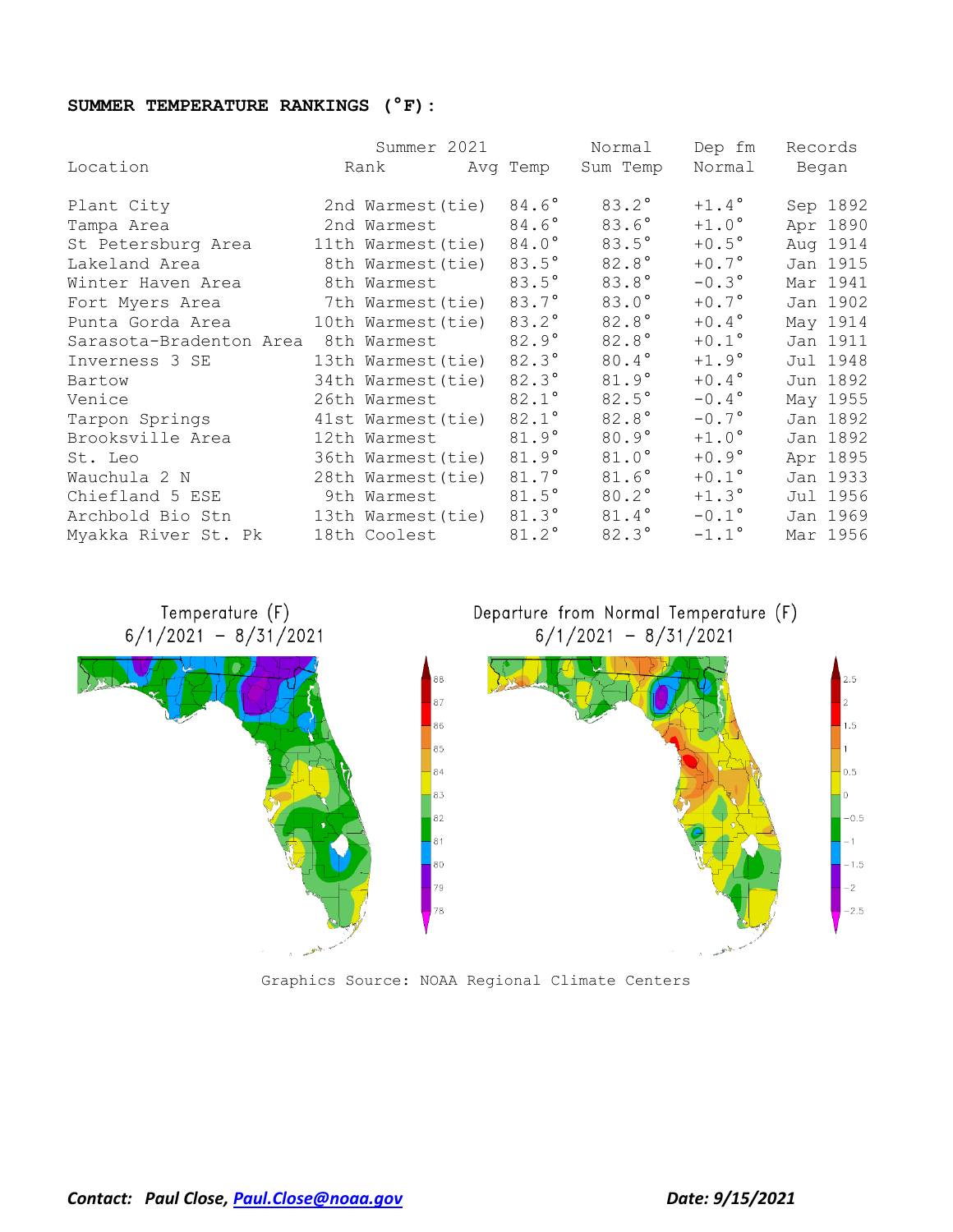As for rainfall it was variable across the region with amounts ranging from as little as 3.5 inches over the central inland areas to over 14 inches across parts of the Nature Coast in August, while summer (June/July/August) totals ranged from as little as about 17 inches to over 45 inches.

#### **AUGUST RAINFALL RANKINGS (inches):**

|                                      | August 2021  |            | Normal   | Dep fm  | Records  |
|--------------------------------------|--------------|------------|----------|---------|----------|
| Location                             | Rank         | Rain Total | Aug Rain | Normal  | Began    |
| Inverness 3 SE                       | 6th Wettest  | 14.46      | 8.69     | $+5.77$ | Jul 1948 |
| Tarpon Springs                       | 33rd Wettest | 11.25      | 9.66     | $+1.59$ | Jan 1892 |
| Fort Myers Area                      | 32nd Wettest | 10.72      | 10.43    | $+0.29$ | Jan 1902 |
| Chiefland 5 ESE                      | 27th Wettest | 10.50      | 9.87     | $+0.63$ | Jul 1956 |
| Brooksville Area                     | 43rd Wettest | 9.44       | 8.12     | $+1.32$ | Jan 1892 |
| Sarasota-Bradenton Area 42nd Wettest |              | 9.33       | 9.11     | $+0.22$ | Jan 1911 |
| Punta Gorda Area                     | 72nd Driest  | 8.86       | 9.11     | $-0.25$ | May 1914 |
| Venice                               | 25th Wettest | 8.63       | 8.34     | $+0.29$ | May 1955 |
| Myakka River St. Pk.                 | 37th Driest  | 8.12       | 10.12    | $-2.00$ | Sep 1943 |
| Archbold Bio Stn                     | 30th Driest  | 8.05       | 8.49     | $-0.44$ | Jan 1969 |
| Tampa Area                           | 58th Driest  | 7.43       | 9.03     | $-1.60$ | Apr 1890 |
| Wauchula 2 N                         | 42nd Driest  | 7.04       | 8.46     | $-1.42$ | Jan 1933 |
| St. Leo                              | 51st Driest  | 6.98       | 8.28     | $-1.30$ | Apr 1895 |
| St. Petersburg Area                  | 43rd Driest  | 6.64       | 8.39     | $-1.75$ | Aug 1914 |
| Lakeland Area                        | 7th Driest   | 4.22       | 9.08     | $-4.86$ | Jan 1915 |
| Bartow                               | 10th Driest  | 4.22       | 7.78     | $-3.56$ | Jun 1892 |
| Plant City                           | 4th Driest   | 3.88       | 8.85     | $-4.97$ | Feb 1893 |
| Winter Haven Area                    | 9th Driest   | 3.88       | 6.52     | $-2.64$ | Mar 1941 |



**August 2021 Total Rainfall August 2021 Percent of Normal**

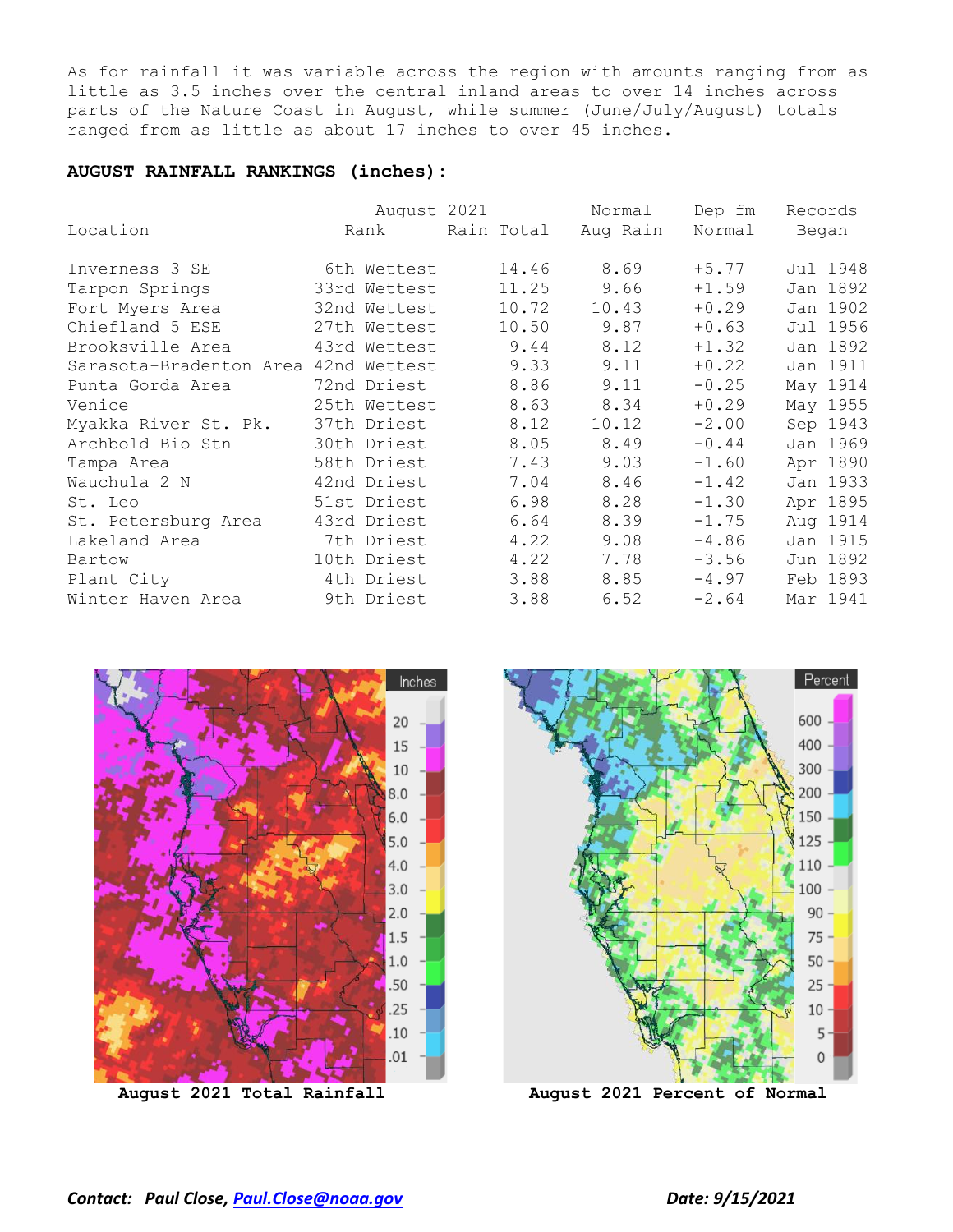#### **SUMMER RAINFALL RANKINGS (inches):**

|                                      | Summer 2021  |            | Normal   | Dep fm   | Records  |
|--------------------------------------|--------------|------------|----------|----------|----------|
| Location                             | Rank         | Rain Total | Sum Rain | Normal   | Began    |
| Inverness 3 SE                       | 1st Wettest  | 45.89      | 24.62    | $+21.27$ | Jul 1948 |
| Punta Gorda Area                     | 7th Wettest  | 34.55      | 26.41    | $+8.14$  | May 1914 |
| Brooksville Area                     | 19th Wettest | 32.22      | 25.44    | $+6.78$  | Jan 1892 |
| Fort Myers Area                      | 29th Wettest | 31.16      | 29.47    | $+1.69$  | Jan 1902 |
| St. Leo                              | 15th Wettest | 30.76      | 24.72    | $+6.04$  | Apr 1895 |
| Tarpon Springs                       | 24th Wettest | 29.76      | 25.77    | $+3.99$  | Jan 1892 |
| Chiefland 5 ESE                      | 20th Wettest | 28.97      | 26.22    | $+2.75$  | Jul 1956 |
| Sarasota-Bradenton Area 28th Wettest |              | 28.91      | 23.55    | $+5.36$  | Jan 1911 |
| Tampa Area                           | 31st Wettest | 27.33      | 24.15    | $+3.18$  | Apr 1890 |
| Wauchula 2 N                         | 33rd Wettest | 26.49      | 24.61    | $+1.88$  | Jan 1933 |
| Myakka River St. Pk.                 | 40th Driest  | 26.21      | 29.88    | $-3.67$  | Sep 1943 |
| Archbold Bio Stn                     | 35th Driest  | 25.40      | 25.68    | $-0.28$  | Jan 1969 |
| Bartow                               | 54th Wettest | 25.02      | 23.62    | $+1.40$  | Jun 1892 |
| Plant City                           | 63rd Driest  | 24.94      | 27.21    | $-2.27$  | Feb 1893 |
| Venice                               | 22nd Wettest | 23.65      | 23.54    | $+0.11$  | May 1955 |
| Lakeland Area                        | 53rd Driest  | 22.52      | 26.62    | $-4.10$  | Jan 1915 |
| Winter Haven Area                    | 29th Driest  | 19.76      | 21.32    | $-1.56$  | Mar 1941 |
| St. Petersburg Area                  | 23rd Driest  | 17.01      | 22.67    | $-5.66$  | Aug 1914 |



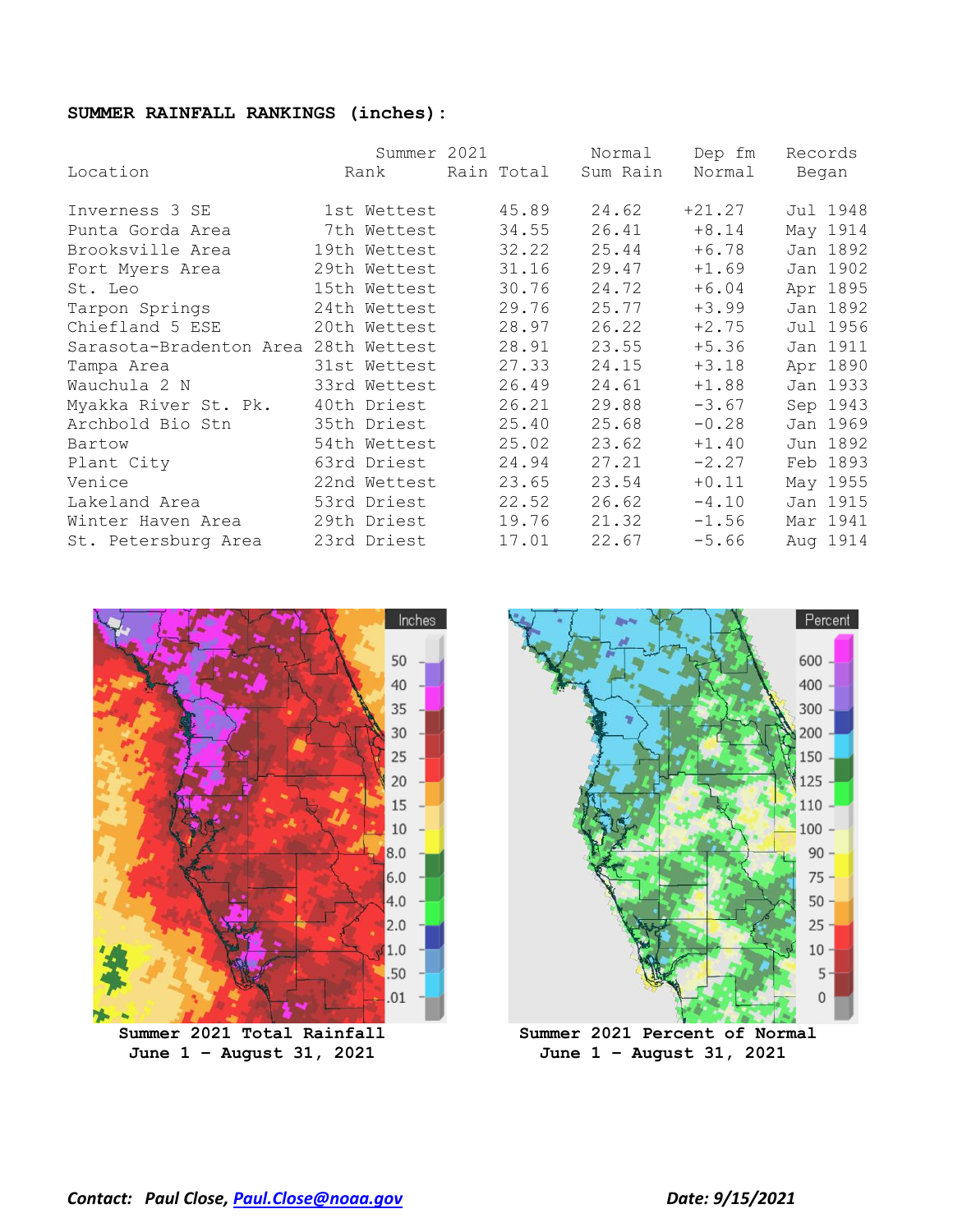On the following pages are tables of the Top Ten Warmest, Coolest, Wettest, and Driest August's and Summers at some official NWS locations, which includes the average/total for this August and Summer where available, as well as the 1991-2020 Normal (average) temperature and rainfall for these time periods.

**CHIEFLAND 5 ESE** (records began in July 1956):

| 12       | 82.2 in 1998<br>82.1 in 2021 |                             |                  | $\cdots$<br>27  | 10.50 in 2021    | $\cdots$<br>38 | $10.50$ in $2021$ |
|----------|------------------------------|-----------------------------|------------------|-----------------|------------------|----------------|-------------------|
| $10^{-}$ | 82.2 in 2007                 |                             | 79.7 in 1966     | 10 <sup>1</sup> | 14.23 in 1968    | 10             | 5.88 in 1989      |
|          | 9 82.3 in 2014               | 9                           | 79.7 in 2004     |                 | 14.33 in 1966    | 9              | 5.72 in 1987      |
|          | 82.5 in 1987                 |                             | 79.5 in 1979     |                 | 8 14.33 in 2010  | 8              | 5.51 in 1976      |
|          | 7 82.5 in 2011               |                             | 79.5 in 2002     | 7               | 14.43 in 1979    | 7              | 5.50 in 1963      |
| 6        | 82.6 in 2015                 | 6                           | 79.5 in 2003     | 6               | 14.55 in 1961    | 6              | 5.39 in 2009      |
|          | 5 82.7 in 2016               |                             | 5 79.4 in 1996   |                 | 5 14.61 in 1988  | 5              | 5.28 in 2014      |
|          | 4 82.8 in 1999               | 4                           | 79.3 in 2008     | 4               | 16.44 in 2015    | 4              | 4.06 in 1956      |
|          | 82.9 in 2018                 | $\mathcal{B}$               | 79.0 in 1994     | $\mathcal{B}$   | 16.59 in 1985    | 3              | 3.97 in 2000      |
|          | 2 82.9 in 2020               | $\mathcal{D}_{\mathcal{L}}$ | 78.9 in 1967     | $\mathcal{L}$   | 17.10 in 1986    | 2              | 3.71 in 1973      |
|          | 1 83.4 in 1980               |                             | 1 78.3 in 1969   |                 | 1 20.44 in 1971  |                | 3.17 in 1980      |
|          | Warmest August's             |                             | Coolest August's |                 | Wettest August's |                | Driest August's   |

Normal August Temp at CHIF1 =  $80.8^\circ$ Normal August Rain at CHIF1 = 9.87 in.

----------------------------------------------------

|   | Warmest Summers                                                                         | Coolest Summers | Wettest Summers |               |                  | Driest Summers |                 |  |                  |  |
|---|-----------------------------------------------------------------------------------------|-----------------|-----------------|---------------|------------------|----------------|-----------------|--|------------------|--|
|   | 82.9 in 2016                                                                            |                 | 79.0 in 1965    |               | 1 37.95 in 2012  |                |                 |  | 1 15.28 in 1973  |  |
|   | 2 82.6 in 1998                                                                          |                 | 2 79.1 in 1974  | 2             | 36.55 in 2019    |                |                 |  | 2 15.58 in 2014  |  |
| 3 | 82.5 in 2015                                                                            |                 | 79.1 in 1966    | $\mathcal{E}$ | 36.38 in 2001    |                | $\mathcal{E}$   |  | 18,48 in 1969    |  |
| 4 | 82.0 in 2018                                                                            | 4               | 79.2 in 1969    | 4             | 35.41 in 1965    |                | 4               |  | 18.49 in 1972    |  |
|   | 5 81.9 in 2017                                                                          |                 | 5 79.4 in 2008  |               | 5 34.90 in 2018  |                |                 |  | 5 18.54 in 2006  |  |
| 6 | 81.8 in 2020                                                                            |                 | 79.4 in 2002    | 6             | 34.89 in 1964    |                | 6               |  | 18.76 in 1998    |  |
|   | 81.7 in 2011                                                                            |                 | 79.4 in 1994    | 7             | 34.88 in 2003    |                | 7               |  | 19.05 in 2011    |  |
| 8 | 81.6 in 1999                                                                            |                 | 79.4 in 1972    | 8             | 34.30 in 2013    |                | 8               |  | 19.17 in 1977    |  |
|   | 9 81.5 in 2021                                                                          |                 | 9 79.5 in 1979  | 9             | 34.21 in 1974    |                | 9               |  | 19.48 in 1993    |  |
|   | 10 81.4 in 2019                                                                         |                 | 79.5 in 1963    | 1 O           | 33.23 in 1988    |                | 10 <sup>1</sup> |  | 19.57 in 2007    |  |
|   |                                                                                         |                 |                 | $\cdots$      |                  |                | $\cdots$        |  |                  |  |
|   | Normal Summer Temp at CHIF1 = $80.2^{\circ}$<br>Normal Summer Rain at CHIF1 = 26.22 in. |                 |                 |               | 20 28.97 in 2021 |                |                 |  | 42 28.97 in 2021 |  |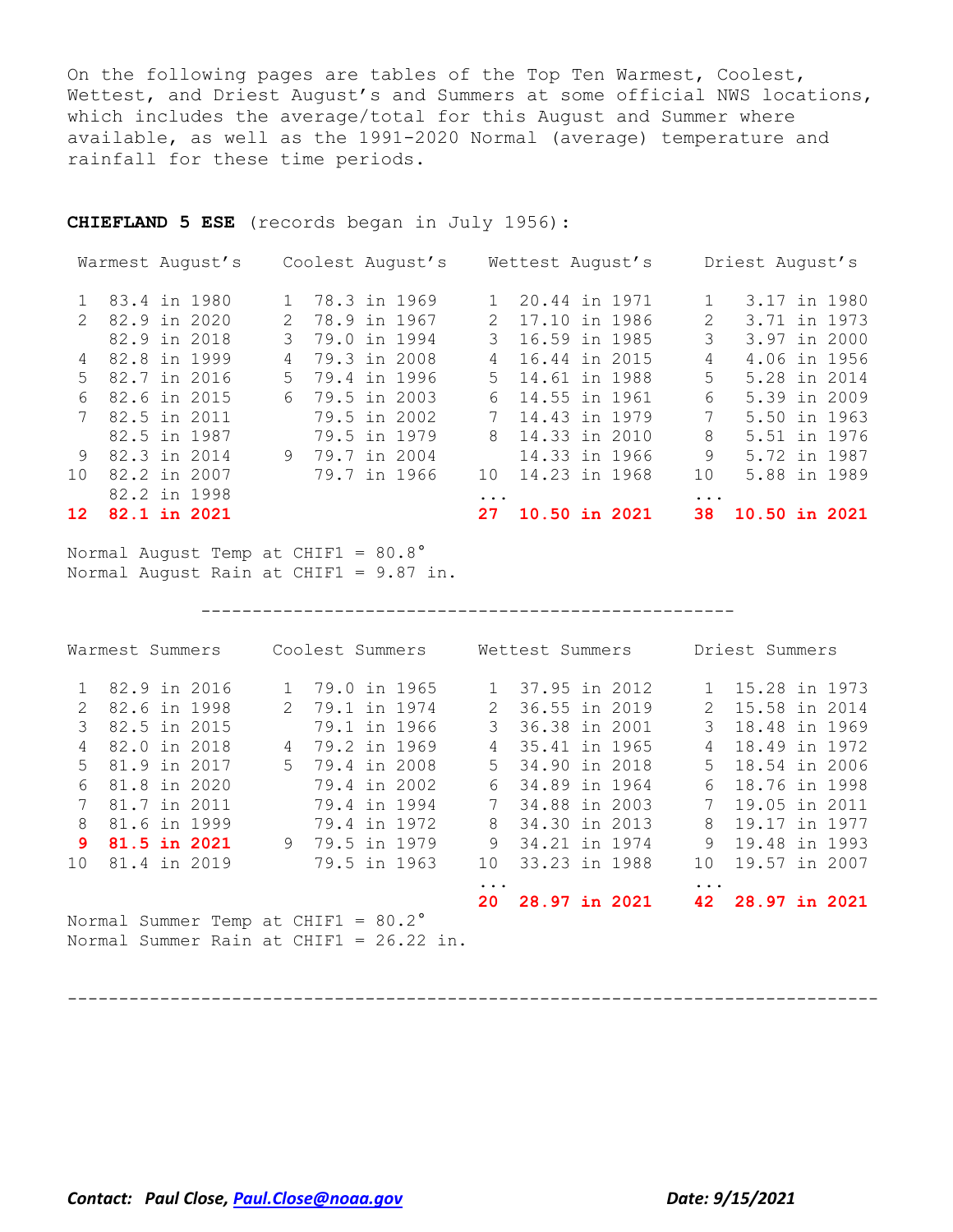### **INVERNESS 3 SE** (records began in July 1948):

|               | Warmest August's |    | Coolest August's |              | Wettest August's |    | Driest August's |  |  |  |
|---------------|------------------|----|------------------|--------------|------------------|----|-----------------|--|--|--|
|               | 84.4 in 2011     |    | 78.1 in 1994     |              | 16.70 in 1949    |    | 1.77 in 1963    |  |  |  |
| $\mathcal{L}$ | 84.0 in 2010     | 2  | 78.5 in 2004     | $\mathbf{2}$ | 16.58 in 2008    | 2  | 2.43 in 1993    |  |  |  |
|               | 83.7 in 1954     | 3  | 79.8 in 1997     |              | 16.19 in 1961    | 3  | 3.08 in 2013    |  |  |  |
| 4             | 83.4 in 1956     | 4  | 79.9 in 1976     | 4            | 15.87 in 1953    | 4  | 3.27 in 1999    |  |  |  |
| $5 -$         | 83.3 in 2016     | .5 | 80.0 in 1992     | 5            | 15.03 in 1992    | 5  | 3.86 in 1989    |  |  |  |
| 6             | 83.2 in 2020     | 6  | 80.2 in 2003     | 6.           | 14.46 in 2021    | 6  | 3.88 in 1997    |  |  |  |
|               | 83.2 in 1955     |    | 80.4 in 2002     |              | 13.35 in 1985    | 7  | 4.18 in 2014    |  |  |  |
| $\mathsf{R}$  | 83.0 in 1983     |    | 80.4 in 1996     | 8            | 13.15 in 1970    | 8  | 4.48 in 1987    |  |  |  |
|               | 83.0 in 1963     | 9  | 80.7 in 1986     | 9            | 12.97 in 1965    | 9  | 4.50 in 1973    |  |  |  |
| 10            | 82.9 in 2019     |    | 80.7 in 1949     | 1 O          | 12.63 in 2019    | 10 | 4.57 in 2001    |  |  |  |
|               | 82.9 in 2013     |    | 80.7 in 1948     |              |                  |    |                 |  |  |  |
|               | 82.9 in 1999     |    |                  |              |                  |    |                 |  |  |  |

**13 82.8 in 2021**

Normal August Temp at INVF1 = 80.7° Normal August Rain at INVF1 = 8.69 in.

----------------------------------------------------

|               | Warmest Summers |                                     |   | Coolest Summers |  |                | Wettest Summers |  |    |       | Driest Summers  |  |
|---------------|-----------------|-------------------------------------|---|-----------------|--|----------------|-----------------|--|----|-------|-----------------|--|
| $\mathbf{1}$  | 83.9 in 2010    |                                     |   | 1 78.4 in 1994  |  |                | 1 45.89 in 2021 |  |    |       | 1 14.38 in 1993 |  |
| $\mathcal{L}$ | 83.4 in 2016    |                                     |   | 2 79.6 in 2003  |  | $\mathbf{2}$   | 37.83 in 1965   |  | 2  |       | 14.48 in 1952   |  |
| 3             | 83.2 in 2011    |                                     |   | 79.6 in 1995    |  | 3              | 36.34 in 2003   |  | 3  |       | 14.73 in 1998   |  |
| 4             | 83.0 in 1998    |                                     | 4 | 79.9 in 1997    |  | 4              | 35.38 in 1996   |  | 4  |       | 15.10 in 1997   |  |
| $5 -$         | 82.9 in 2020    |                                     | 5 | 80.0 in 2004    |  | 5 <sup>7</sup> | 35.23 in 1949   |  |    | $5 -$ | 16.47 in 1979   |  |
|               | 82.9 in 2019    |                                     | 6 | 80.1 in 2018    |  | 6              | 35.17 in 1953   |  | 6  |       | 17.02 in 1999   |  |
|               | 7 82.6 in 1981  |                                     | 7 | 80.2 in 1991    |  |                | 34.33 in 1960   |  |    |       | 17.32 in 1987   |  |
|               | 82.6 in 1969    |                                     | 8 | 80.3 in 2001    |  | 8              | 34.30 in 1982   |  | 8  |       | 17.39 in 1972   |  |
|               | 82.6 in 1954    |                                     |   | 80.3 in 1996    |  | 9              | 34.06 in 2002   |  | 9  |       | 17.84 in 2006   |  |
|               | 82.6 in 1952    |                                     |   | 80.3 in 1986    |  | 10             | 33.99 in 2012   |  | 10 |       | 17.96 in 1956   |  |
| 11            | 82.4 in 1963    |                                     |   |                 |  |                |                 |  |    |       |                 |  |
|               | 82.4 in 1958    |                                     |   |                 |  |                |                 |  |    |       |                 |  |
| 13            | 82.3 in 2021    |                                     |   |                 |  |                |                 |  |    |       |                 |  |
|               | 82.3 in 2009    |                                     |   |                 |  |                |                 |  |    |       |                 |  |
|               | 82.3 in 1953    |                                     |   |                 |  |                |                 |  |    |       |                 |  |
|               |                 | Normal Summer Temp at INVF1 = 80.4° |   |                 |  |                |                 |  |    |       |                 |  |

Normal Summer Rain at INVF1 = 24.62 in.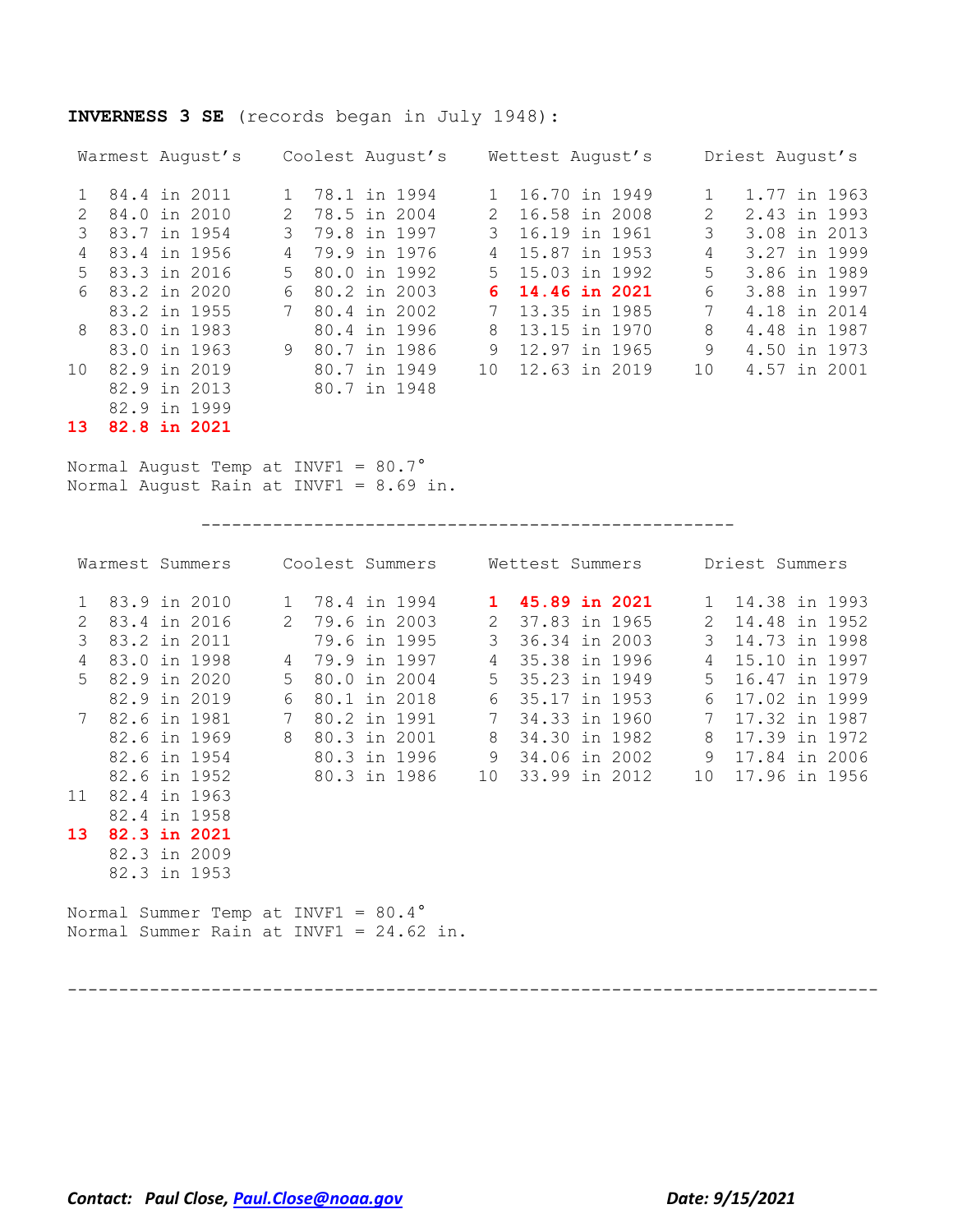|                 |              | Warmest August's |                 |              | Coolest August's |               | Wettest August's |  |           | Driest August's |  |
|-----------------|--------------|------------------|-----------------|--------------|------------------|---------------|------------------|--|-----------|-----------------|--|
|                 | 83.9 in 1926 |                  | $1 \quad$       | 79.1 in 1922 |                  |               | 23.95 in 1949    |  |           | 2.61 in 1955    |  |
| $\mathcal{P}$   | 83.8 in 2011 |                  |                 | 79.1 in 1894 |                  | $\mathcal{L}$ | 20.91 in 1945    |  | 2         | 2.65 in 1958    |  |
| 3               | 83.5 in 2017 |                  | 3               | 79.2 in 1994 |                  | 3             | 17.47 in 1905    |  | 3         | 2.68 in 2002    |  |
| 4               | 83.2 in 1928 |                  | 4               | 79.3 in 1932 |                  | 4             | 17.13 in 1928    |  | 4         | 2.76 in 1963    |  |
| 5.              | 83.1 in 1927 |                  |                 | 79.3 in 1892 |                  | .5            | 16.34 in 1901    |  | 5         | 3.45 in 1919    |  |
| 6               | 82.9 in 2013 |                  | 6               | 79.5 in 1949 |                  | 6             | 14.84 in 1965    |  | 6         | 3.68 in 2009    |  |
|                 | 82.9 in 1963 |                  |                 | 79.5 in 1920 |                  |               | 14.84 in 1957    |  | 7         | 3.76 in 1916    |  |
|                 | 82.9 in 1941 |                  |                 | 79.5 in 1898 |                  | 8             | 14.19 in 1995    |  | 8         | 3.88 in 1951    |  |
|                 | 82.9 in 1933 |                  | 9               | 79.6 in 1904 |                  | 9             | 13.74 in 1910    |  | 9         | 4.12 in 1976    |  |
| 10 <sup>°</sup> | 82.8 in 2019 |                  | 10 <sup>°</sup> | 79.7 in 1901 |                  | 10            | 13.68 in 1939    |  | 10        | 4.15 in 1997    |  |
|                 |              | 82.8 in 1909     |                 |              |                  | $\cdots$      |                  |  | $\ddotsc$ |                 |  |
| 12              | 82.7 in 2021 |                  |                 |              |                  | 43            | 9.44 in 2021     |  | 86        | 9.44 in 2021    |  |
|                 | 82.7 in 2005 |                  |                 |              |                  |               |                  |  |           |                 |  |
|                 |              | 82.7 in 1993     |                 |              |                  |               |                  |  |           |                 |  |

### **BROOKSVILLE AREA** (records began in January 1892):

Normal August Temp at BKV = 81.5° Normal August Rain at BKV = 8.12 in.

----------------------------------------------------

|             | Warmest Summers  | Coolest Summers               | Wettest Summers     | Driest Summers       |
|-------------|------------------|-------------------------------|---------------------|----------------------|
|             | 83.6 in 1927     | 78.4 in 1894<br>$\mathbf{1}$  | 57.08 in 1945       | 13.03 in 1996        |
|             | 82.6 in 2011     | 78.8 in 1920<br>$\mathcal{L}$ | 41.37 in 2003       | 13.05 in 1997        |
| 3           | 82.4 in 1928     | 3<br>79.0 in 1922             | 3<br>41.33 in 1949  | 3<br>14.06 in 1979   |
| 4           | 82.3 in 2017     | 79.1 in 1921<br>4             | 39.60 in 1943<br>4  | 14.34 in 1958<br>4   |
|             | 82.3 in 1981     | 79.3 in 1904<br>.5            | 38.64 in 1928<br>.5 | 14.97 in 1931<br>5.  |
| $6^{\circ}$ | 82.2 in 2019     | 79.4 in 1947<br>6             | 38.55 in 1906<br>6  | 14.99 in 1954<br>6   |
|             | $82.2$ in $2010$ | 79.4 in 1946                  | 37.96 in 2013       | 15.06 in 1902        |
|             | 82.2 in 1998     | 8<br>79.5 in 1965             | 8<br>37.46 in 1905  | 8<br>15.56 in 1973   |
| 9           | 82.1 in 2016     | 79.5 in 1949                  | 9<br>36.81 in 2012  | 9<br>15.84 in 1955   |
|             | 82.1 in 1939     | 79.5 in 1919                  | 34.93 in 2015<br>10 | 15.90 in 1916<br>1 O |
| $11^{-}$    | 82.0 in 1899     |                               | $\cdots$            |                      |
| 12          | 81.9 in 2021     |                               | 32.22 in 2021<br>19 |                      |
|             |                  |                               |                     |                      |

Normal Summer Temp at BKV = 80.9° Normal Summer Rain at BKV = 25.44 in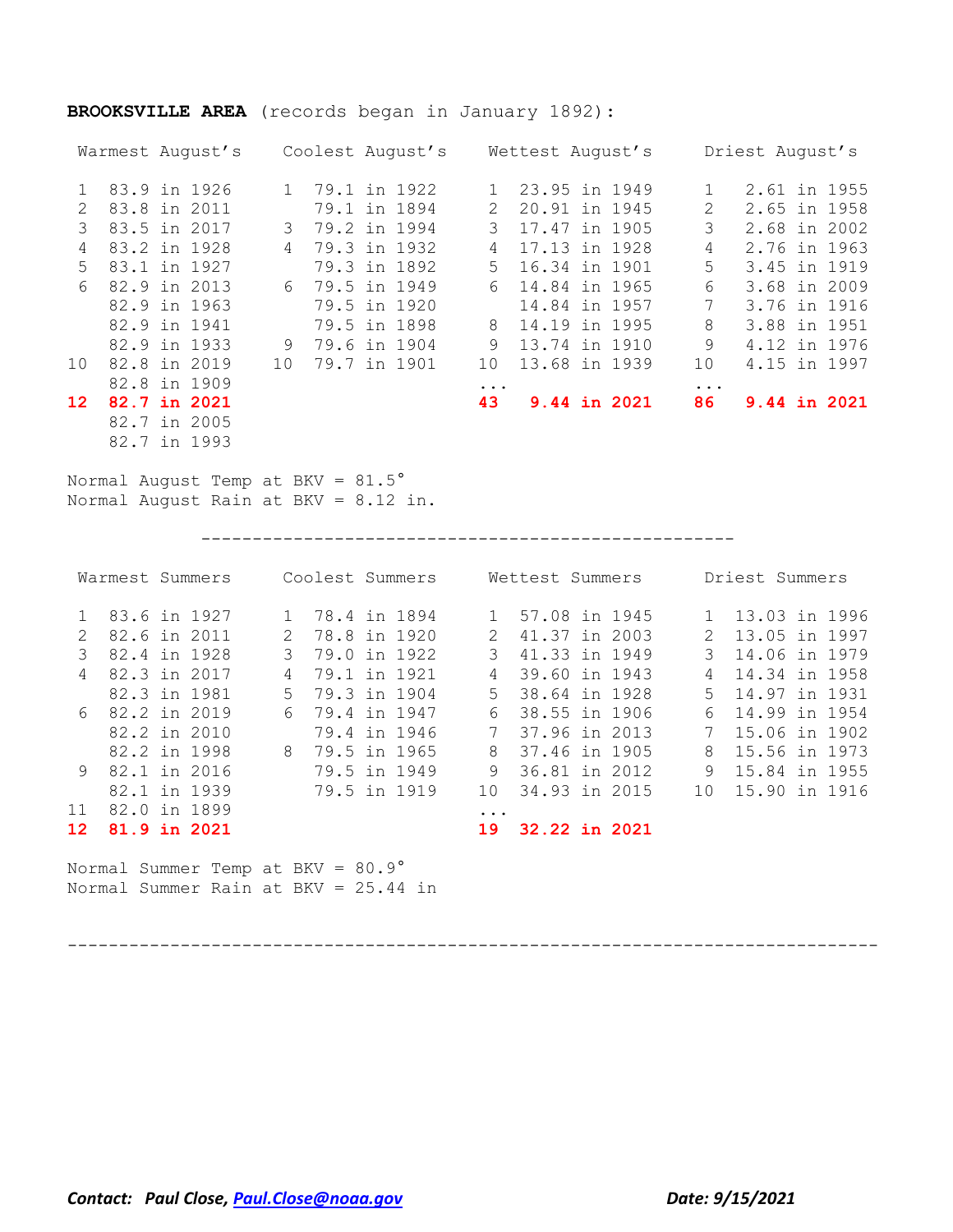### **ST LEO** (records began in April 1895):

|           | Warmest August's |              | Coolest August's |           | Wettest August's |           | Driest August's |
|-----------|------------------|--------------|------------------|-----------|------------------|-----------|-----------------|
|           | 84.8 in 2007     | $\mathbf{1}$ | 77.5 in 1922     |           | 20.16 in 1898    |           | 2.16 in 1930    |
| 2         | 84.7 in 2005     |              | 2 79.4 in 1920   | 2.        | 19.75 in 1901    | 2         | 2.72 in 1980    |
| 3         | 84.1 in 1900     |              | 79.4 in 1913     | 3         | 17.60 in 1945    | 3         | 2.97 in 1921    |
| 4         | 84.0 in 1987     |              | 4 79.5 in 1930   | 4         | 16.99 in 1979    | 4         | 3.05 in 1915    |
| $5 -$     | 83.9 in 1941     |              | 79.5 in 1919     | $5 -$     | 16.26 in 1905    | 5         | 3.78 in 1938    |
| 6         | 83.7 in 1924     |              | 79.5 in 1904     | 6         | 16.08 in 1965    | 6         | 3.90 in 1941    |
|           | 83.6 in 2006     | 7            | 79.7 in 1992     | 7         | 14.97 in 1967    | 7         | 4.03 in 1996    |
|           | 83.6 in 1983     | 8            | 79.8 in 1917     | 8         | 14.56 in 1917    |           | 4.03 in 1976    |
|           | 83.6 in 1951     | 9            | 80.1 in 1923     | 9         | 14.20 in 1942    | 9         | 4.17 in 1924    |
|           | 83.6 in 1899     |              | 80.1 in 1911     | 10        | 13.14 in 1949    | 10        | 4.25 in 2005    |
| $\ddotsc$ |                  |              |                  | $\ddotsc$ |                  | $\ddotsc$ |                 |
| 22.       | 82.6 in 2021     |              |                  | 77        | 6.98 in 2021     | 51        | 6.98 in 2021    |
|           | 82.6 in 1925     |              |                  |           |                  |           |                 |

82.6 in 1895

Normal August Temp at STLF1 = 81.4° Normal August Rain at STLF1 = 8.28 in.

----------------------------------------------------

|              |                | Warmest Summers Coolest Summers Mettest Summers                               |           |                |                                                |                 |               |  |                | Driest Summers  |  |
|--------------|----------------|-------------------------------------------------------------------------------|-----------|----------------|------------------------------------------------|-----------------|---------------|--|----------------|-----------------|--|
| $\mathbf{1}$ |                | 84.6 in 1998                                                                  |           |                | 1 78.2 in 1922 1 53.02 in 1945 1 12.71 in 1930 |                 |               |  |                |                 |  |
| 2            | 83.4 in 2005   |                                                                               | 2         | 78.5 in 1919   |                                                | $\overline{2}$  | 43.25 in 1901 |  | 2              | 14.51 in 1958   |  |
| 3            | 83.2 in 1987   |                                                                               |           | 3 78.6 in 1920 |                                                | 3 <sup>7</sup>  | 40.38 in 1934 |  |                | 3 15.09 in 1951 |  |
|              |                | 83.2 in 1900                                                                  |           | 4 78.8 in 1930 |                                                | 4               | 37.52 in 2012 |  | $\overline{4}$ | 15.97 in 1987   |  |
|              | 5 83.0 in 2006 |                                                                               |           | 5 78.9 in 1923 |                                                | 5 <sup>5</sup>  | 36.13 in 1898 |  | 5              | 15.98 in 1915   |  |
| 6            | 82.9 in 1981   |                                                                               |           | 6 79.2 in 1904 |                                                | 6               | 35.05 in 1965 |  | 6              | 16.10 in 1980   |  |
|              |                | 82.9 in 1896                                                                  |           |                | 7 79.3 in 1921                                 | $7\phantom{.0}$ | 35.02 in 1943 |  |                | 16.10 in 1902   |  |
| 8            | 82.8 in 2007   |                                                                               |           | 8 79.5 in 1918 |                                                | 8               | 34.48 in 2002 |  | 8              | 16.20 in 1921   |  |
|              | 82.8 in 1924   |                                                                               |           | 79.5 in 1910   |                                                | 9               | 33.33 in 2003 |  | 9              | 16.94 in 1997   |  |
| 10           | 82.7 in 2009   |                                                                               | 10        |                | 79.6 in 1935                                   | 10              | 32.26 in 1906 |  | 10             | 17.01 in 1952   |  |
|              | 82.7 in 1989   |                                                                               |           |                | 79.6 in 1917                                   | 11              | 31.93 in 1905 |  |                |                 |  |
|              | 82.7 in 1983   |                                                                               |           | 79.6 in 1913   |                                                | 12              | 31.60 in 1909 |  |                |                 |  |
|              | 82.7 in 1897   |                                                                               |           |                |                                                | 13              | 31.52 in 2004 |  |                |                 |  |
| $\cdots$     |                |                                                                               | $\ddotsc$ |                |                                                | 14              | 30.84 in 1947 |  |                |                 |  |
| 36           |                | 81.9 in 2021 83                                                               |           |                | <b>81.9 in 2021</b>                            | 15              | 30.76 in 2021 |  |                |                 |  |
|              | 81.9 in 2001   |                                                                               |           | 81.9 in 2001   |                                                |                 |               |  |                |                 |  |
|              |                | 81.9 in 1982                                                                  |           | 81.9 in 1982   |                                                |                 |               |  |                |                 |  |
|              | 81.9 in 1953   |                                                                               |           | 81.9 in 1953   |                                                |                 |               |  |                |                 |  |
|              |                | Normal Summer Temp at STLF1 = 81.0°<br>Normal Summer Rain at STLF1 = 24.72 in |           |                |                                                |                 |               |  |                |                 |  |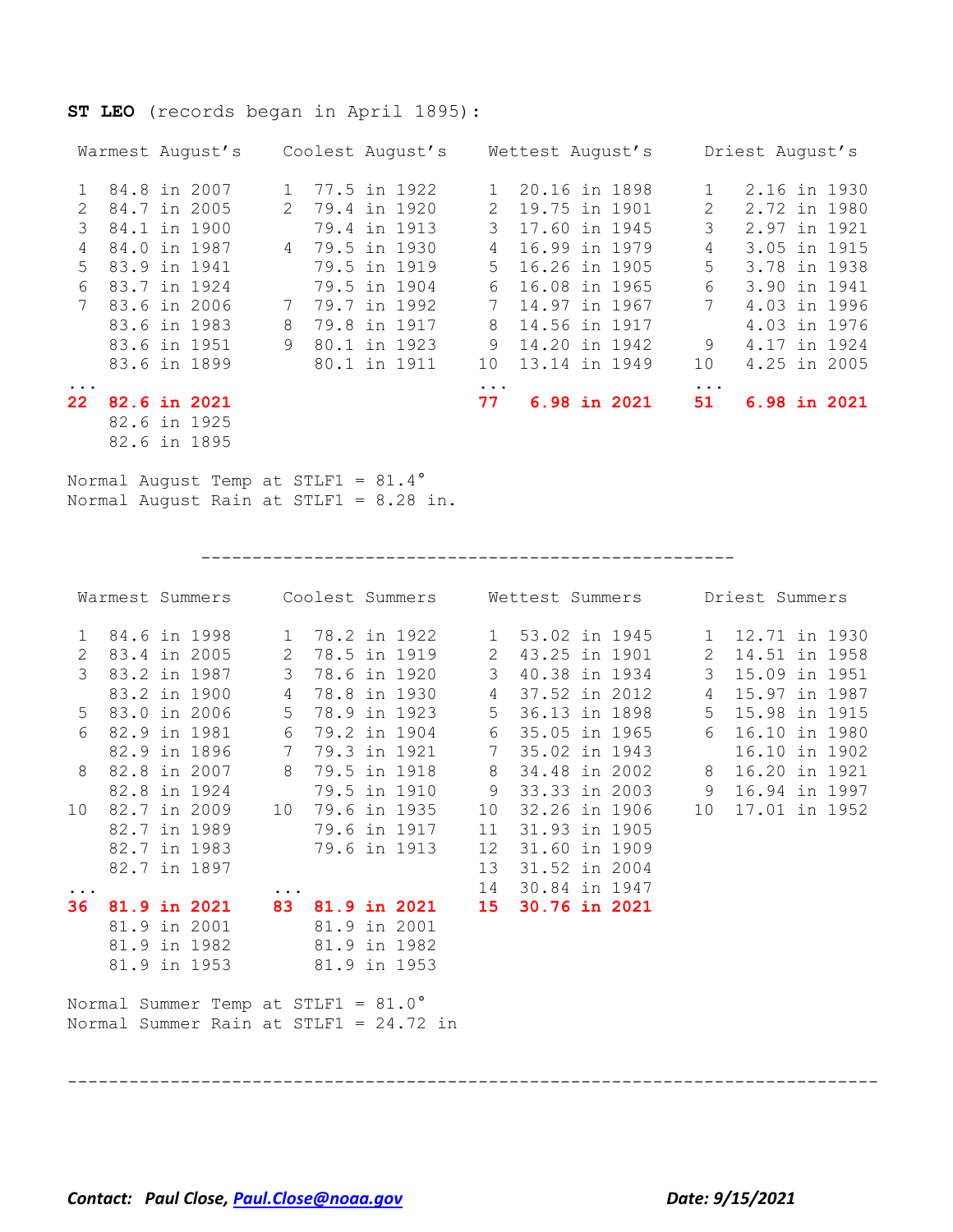### **TARPON SPRINGS** (records began in January 1892):

|                 | Warmest August's | Coolest August's              |             | Wettest August's |           | Driest August's  |
|-----------------|------------------|-------------------------------|-------------|------------------|-----------|------------------|
|                 | 1 85.2 in 2020   | 79.5 in 1905<br>$1 \quad$     |             | 23.60 in 1949    |           | 1.96 in 1930     |
|                 | 84.9 in 1995     | 79.5 in 1904                  | $2^{\circ}$ | 20.99 in 1906    | 2         | 2.02 in 1899     |
| 3               | 84.3 in 1993     | 79.6 in 1969<br>$\mathcal{B}$ | 3           | 18.97 in 2017    | 3         | 2.39 in 1963     |
| $\overline{4}$  | 84.2 in 2014     | 79.6 in 1900                  |             | 18.52 in 1969    | 4         | 2.57 in 2001     |
|                 | 84.2 in 2007     | 5 80.1 in 1967                | $5 -$       | 17.77 in 1957    | 5         | 2.84 in 1964     |
|                 | 84.2 in 1999     | 80.1 in 1892                  | 6           | 17.06 in 1928    | 6         | 2.90 in 1934     |
|                 | 84.2 in 1997     | 80.2 in 1894<br>7             | 7           | 16.99 in 2010    | 7         | 3.70 in 2006     |
|                 | 8 84.1 in 2019   | 80.4 in 1911<br>8             | 8           | 16.80 in 1905    | 8         | 3.72 in 1921     |
|                 | 84.1 in 2017     | 80.4 in 1910                  | 9           | 16.67 in 1939    | 9         | 4.33 in 1916     |
| 10 <sup>1</sup> | 84.0 in 2005     | 80.4 in 1907                  | 1 O         | 16.05 in 1898    | 10        | 4.39 in 1936     |
|                 | 84.0 in 2004     |                               | $\cdots$    |                  | $\ddotsc$ |                  |
|                 | 84.0 in 1941     |                               | 33          | 11.25 in 2021    |           | 96 11.25 in 2021 |
| $\ddotsc$       |                  | $\ddotsc$                     |             |                  |           |                  |

**29 83.3 in 2021 98 83.3 in 2021**

Normal August Temp at TRPF1 = 83.3° Normal August Rain at TRPF1 = 9.66 in

----------------------------------------------------

|                |                                        |  | Warmest Summers Coolest Summers Wettest Summers Driest Summers |                |                |                     |               |               |                      |             |                   |  |
|----------------|----------------------------------------|--|----------------------------------------------------------------|----------------|----------------|---------------------|---------------|---------------|----------------------|-------------|-------------------|--|
| 1              |                                        |  | 84.5 in 2020                                                   |                |                | 1 79.0 in 1904      |               |               | 1 45.10 in 1909      |             | 1 11.64 in 1952   |  |
| $\overline{2}$ | 84.4 in 2004                           |  |                                                                |                | 79.0 in 1900   |                     | 2             | 44.25 in 2012 |                      | 2           | 12.65 in 1956     |  |
| 3              |                                        |  | 84.1 in 1998                                                   | 3              | 79.1 in 1894   |                     | $\mathcal{S}$ | 41.21 in 1906 |                      | 3           | 12.87 in 1970     |  |
| 4              |                                        |  | 83.9 in 1993                                                   | $\overline{4}$ | 79.4 in 1907   |                     | 4             | 37.71 in 1957 |                      | 4           | 13.49 in 1916     |  |
| $5^{\circ}$    | 83.8 in 2019                           |  |                                                                |                | 5 79.5 in 1895 |                     | 5             | 37.51 in 2015 |                      | $5^{\circ}$ | 13.64 in 1914     |  |
|                |                                        |  | 83.8 in 2016                                                   |                | 6 79.6 in 1974 |                     | 6             | 37.28 in 2019 |                      | 6           | 14.17 in 1980     |  |
|                |                                        |  | 83.8 in 2005                                                   |                | 79.6 in 1939   |                     | 7             | 36.54 in 1943 |                      | 7           | 14.80 in 1976     |  |
| 8              | 83.7 in 1997                           |  |                                                                |                | 79.6 in 1910   |                     | 8             | 36.47 in 1939 |                      | 8           | 14.90 in 1902     |  |
| 9              |                                        |  | 83.6 in 2014                                                   |                | 9 79.7 in 1908 |                     | 9             | 36.17 in 1928 |                      | 9           | 15.07 in 1988     |  |
|                |                                        |  | 83.6 in 2010                                                   | 10             |                | 79.8 in 1892        | 10            | 36.10 in 1945 |                      | 10          | 15.17 in 1993     |  |
| $\ddots$       |                                        |  |                                                                | $\ddots$ .     |                |                     | $\ddots$      |               |                      |             |                   |  |
| 41             |                                        |  | <b>82.1 in 2021</b>                                            | 81             |                | <b>82.1 in 2021</b> | 24            |               | <b>29.76 in 2021</b> |             | 105 29.76 in 2021 |  |
|                |                                        |  | 82.1 in 1986                                                   |                | 82.1 in 1986   |                     |               |               |                      |             |                   |  |
|                |                                        |  | 82.1 in 1951                                                   |                | 82.1 in 1951   |                     |               |               |                      |             |                   |  |
|                |                                        |  | 82.1 in 1941                                                   |                | 82.1 in 1941   |                     |               |               |                      |             |                   |  |
|                |                                        |  | 82.1 in 1928                                                   |                | 82.1 in 1928   |                     |               |               |                      |             |                   |  |
|                |                                        |  | Normal Summer Temp at TRPF1 = 82.8°                            |                |                |                     |               |               |                      |             |                   |  |
|                | Normal Summer Rain at TRPF1 = 25.77 in |  |                                                                |                |                |                     |               |               |                      |             |                   |  |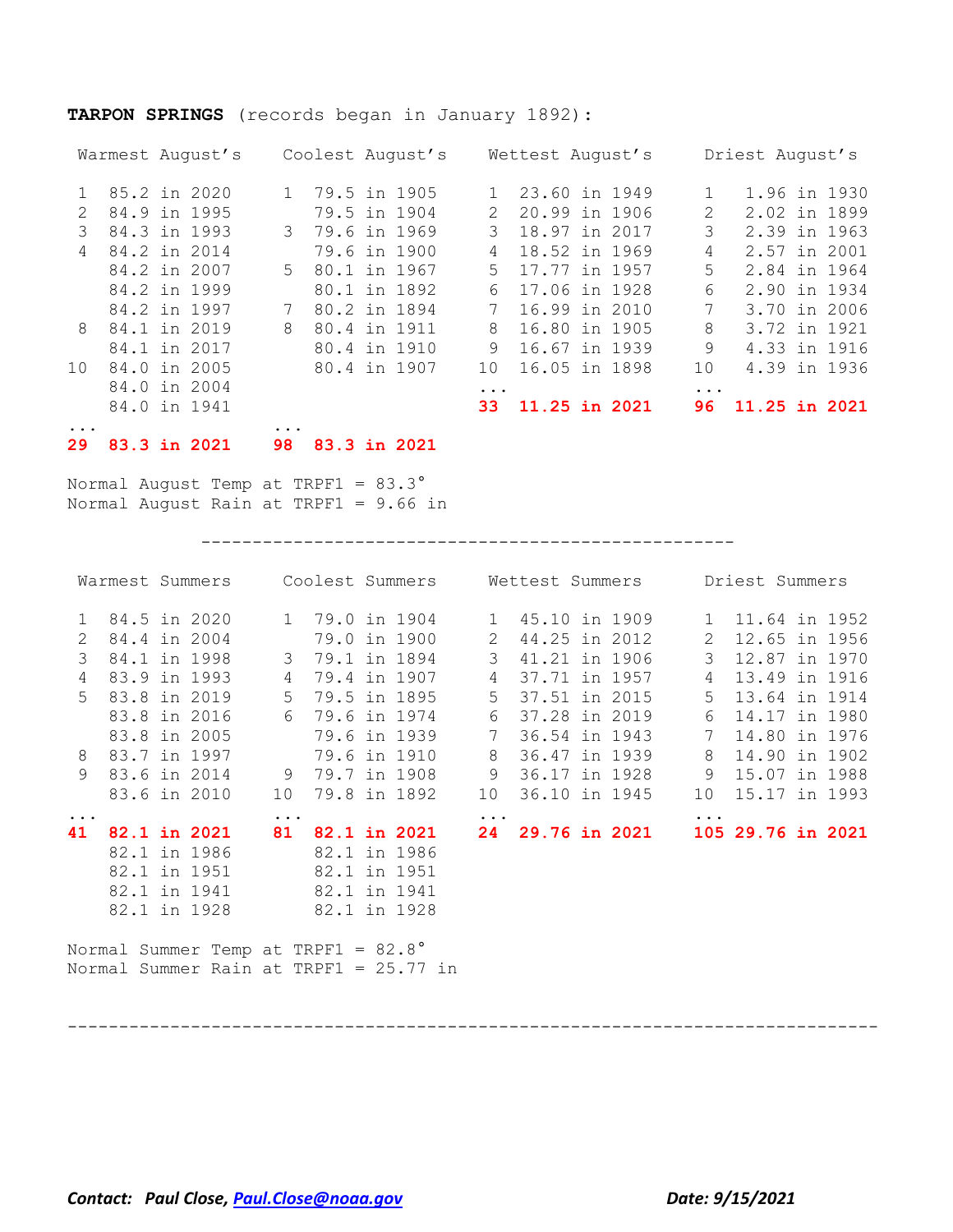# **TAMPA AREA** (records began in April 1890):

| Warmest August's  |              |             |              | Coolest August's |              | Wettest August's |  |           | Driest August's |  |              |
|-------------------|--------------|-------------|--------------|------------------|--------------|------------------|--|-----------|-----------------|--|--------------|
| 1 85.1 in 2011    |              |             | 80.2 in 1905 |                  |              | 18.59 in 1949    |  |           |                 |  | 0.78 in 1938 |
|                   | 85.1 in 1941 | $2^{\circ}$ | 80.3 in 1967 |                  | $\mathbf{2}$ | 17.83 in 1898    |  | 2         |                 |  | 2.35 in 1952 |
| 3 85.0 in 2021    |              |             | 80.3 in 1913 |                  |              | 16.47 in 2015    |  | 3         |                 |  | 2.38 in 1921 |
|                   | 85.0 in 2017 | 4           | 80.4 in 1922 |                  | 4            | 15.17 in 1932    |  | 4         |                 |  | 2.83 in 2001 |
| 5 84.9 in 2007    |              | $5 -$       | 80.5 in 1901 |                  | $5 -$        | 14.90 in 2003    |  | 5         |                 |  | 3.27 in 1990 |
| 84.8 in 2020<br>6 |              | 6           | 80.6 in 1904 |                  | 6            | 14.66 in 1905    |  | 6         |                 |  | 3.47 in 1924 |
|                   | 84.7 in 2005 |             | 80.6 in 1890 |                  |              | 14.60 in 2018    |  | 7         |                 |  | 3.52 in 2009 |
| 8                 | 84.6 in 2019 | 8           | 80.7 in 1939 |                  | 8            | 14.29 in 1939    |  | 8         |                 |  | 3.63 in 1919 |
| 9                 | 84.4 in 1951 |             | 80.7 in 1911 |                  | 9            | 14.03 in 2004    |  | 9         |                 |  | 3.75 in 1907 |
| 10 <sup>°</sup>   | 84.3 in 2014 | 10          | 80.8 in 1969 |                  | 1 O          | 13.75 in 1995    |  | 10        |                 |  | 3.87 in 1941 |
|                   | 84.3 in 2010 |             | 80.8 in 1957 |                  |              |                  |  | $\ddotsc$ |                 |  |              |
|                   |              |             |              | 80.8 in 1898     | 75.          | 7.43 in 2021     |  | 58        |                 |  | 7.43 in 2021 |

Normal August Temp at TPA = 84.0° Normal August Rain at TPA = 9.03 in

----------------------------------------------------

|                                                                           | Warmest Summers |  |              |             |                |  | Coolest Summers |               | Wettest Summers |  |              | Driest Summers    |  |
|---------------------------------------------------------------------------|-----------------|--|--------------|-------------|----------------|--|-----------------|---------------|-----------------|--|--------------|-------------------|--|
| 1.                                                                        | 84.8 in 2020    |  |              | 1           | 80.1 in 1910   |  |                 |               | 1 43.03 in 1945 |  |              | 1 11.16 in 1993   |  |
| $\mathbf{2}^{\circ}$                                                      |                 |  | 84.6 in 2021 | $2^{\circ}$ | 80.2 in 1955   |  |                 | $\mathbf{2}$  | 36.13 in 2012   |  | $\mathbf{2}$ | 13.15 in 1956     |  |
| 3                                                                         |                 |  | 84.5 in 2010 |             | 80.2 in 1913   |  |                 | $\mathcal{B}$ | 34.79 in 1909   |  | 3            | 13.25 in 1970     |  |
| 4                                                                         | 84.4 in 2011    |  |              |             | 80.2 in 1904   |  |                 | 4             | 34.67 in 1960   |  | 4            | 13.85 in 1978     |  |
| $5 -$                                                                     | 84.2 in 1998    |  |              | 5           | 80.3 in 1967   |  |                 | $5 -$         | 34.54 in 2015   |  | 5            | 14.00 in 1977     |  |
| 6                                                                         | 83.9 in 2018    |  |              | 6           | 80.4 in 1965   |  |                 | 6             | 33.71 in 1925   |  | 6            | 14.25 in 1918     |  |
|                                                                           |                 |  | 83.9 in 2017 | 7           | 80.5 in 1968   |  |                 |               | 7 33.68 in 1896 |  |              | 7 15.05 in 1931   |  |
|                                                                           |                 |  | 83.9 in 2016 |             | 80.5 in 1890   |  |                 | 8             | 33.66 in 1995   |  | 8            | 15.65 in 2001     |  |
| 9                                                                         | 83.8 in 2019    |  |              |             | 9 80.6 in 1907 |  |                 | 9             | 33.46 in 1957   |  | 9            | 15.73 in 1944     |  |
| 10                                                                        |                 |  | 83.4 in 2007 |             | 80.6 in 1899   |  |                 | 10            | 33.40 in 2013   |  | 10           | 15.88 in 1952     |  |
|                                                                           |                 |  |              |             | 80.6 in 1894   |  |                 | .             |                 |  | $\ddotsc$    |                   |  |
|                                                                           |                 |  |              |             |                |  |                 | 31            | 27.33 in 2021   |  |              | 102 27.33 in 2021 |  |
| Normal Summer Temp at TPA = 83.6°<br>Normal Summer Rain at TPA = 24.15 in |                 |  |              |             |                |  |                 |               |                 |  |              |                   |  |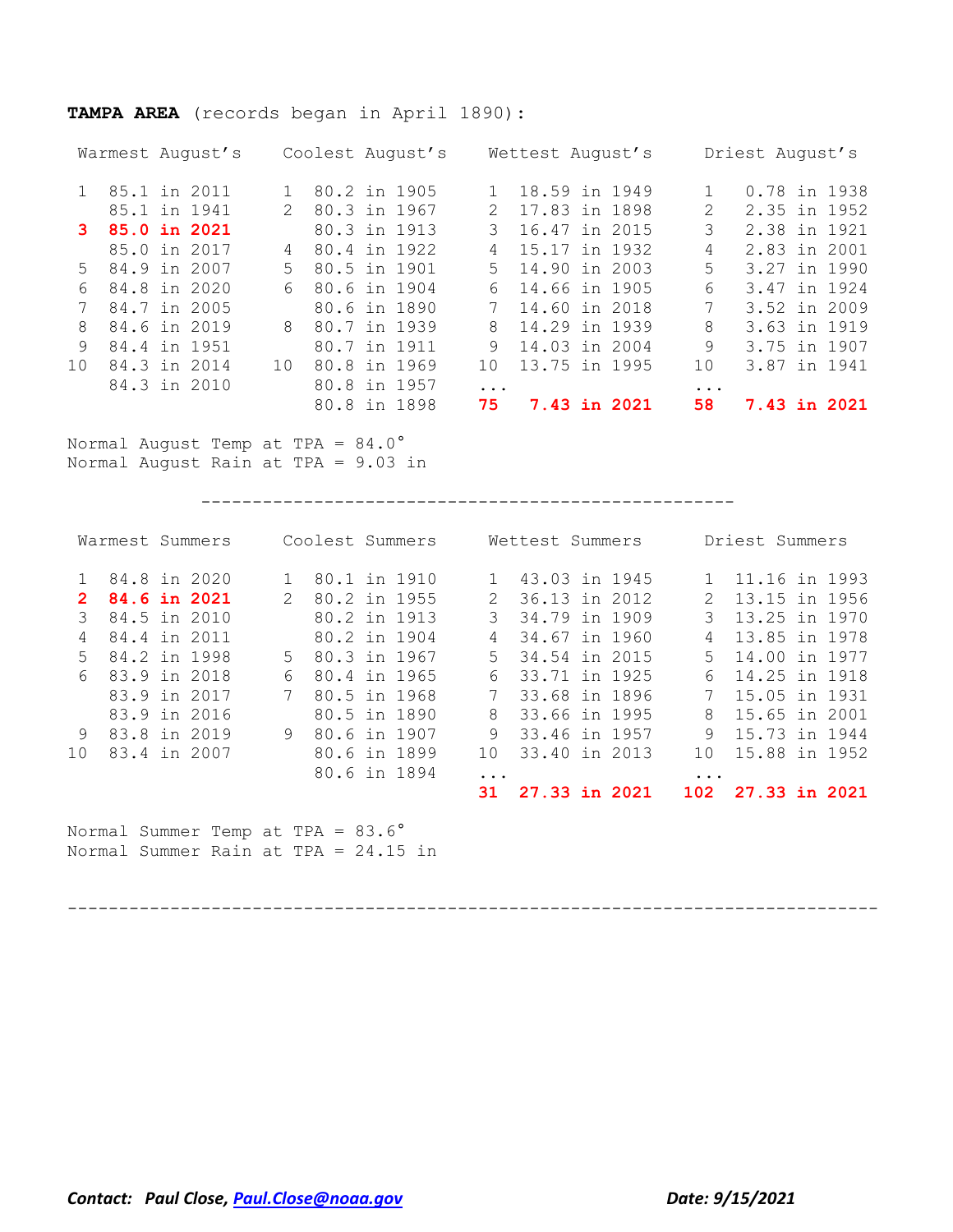### **ST PETERSBURG** (records began in August 1914):

| Warmest August's               |               | Coolest August's |                | Wettest August's |          | Driest August's |
|--------------------------------|---------------|------------------|----------------|------------------|----------|-----------------|
|                                |               |                  |                |                  |          |                 |
| 1 87.5 in 2005                 |               | 1 80.8 in 1922   |                | 1 21.85 in 1939  |          | 0.82 in 1938    |
| 85.7 in 2013<br>$\mathcal{L}$  | $\mathcal{L}$ | 81.3 in 1939     | $\mathcal{L}$  | 19.57 in 1949    | 2        | 2.91 in 1984    |
| 85.4 in 2017                   | $\mathcal{R}$ | 81.4 in 1947     |                | 18.62 in 1915    | 3        | 2.96 in 1941    |
| 85.3 in 2014<br>$\overline{4}$ | 4             | 81.5 in 1953     | $\overline{4}$ | 17.93 in 1967    | 4        | 3.21 in 1998    |
| 85.3 in 1941                   | 5             | 81.6 in 1957     | 5              | 17.75 in 1995    | 5        | 3.33 in 1951    |
| 6 85.2 in 2007                 | 6             | 81.8 in 1995     | 6              | 16.65 in 1971    | 6        | 3.37 in 1919    |
| 85.0 in 2010<br>7              |               | 81.8 in 1994     | 7              | 16.53 in 1945    | 7        | 3.40 in 1933    |
| 85.0 in 1980                   |               | 81.8 in 1974     | 8              | 16.04 in 1922    | 8        | 3.66 in 2005    |
| 9 84.8 in 2021                 |               | 81.8 in 1917     |                | 9 15.49 in 2016  | 9        | 3.67 in 1996    |
| 84.8 in 2020                   | 10            | 81.9 in 2016     | 1 O            | 15.33 in 1947    | 10       | 4.30 in 1914    |
| 84.8 in 1987                   |               | 81.9 in 1967     | .              |                  | $\ddots$ |                 |
|                                |               | 81.9 in 1949     | 66             | 6.64 in 2021     | 43       | 6.64 in 2021    |

Normal Temp August at SPG = 84.0° Normal August Rain at SPG = 8.39 in.

----------------------------------------------------

|              | Warmest Summers |                     | Coolest Summers |           | Wettest Summers |             | Driest Summers |
|--------------|-----------------|---------------------|-----------------|-----------|-----------------|-------------|----------------|
|              | 85.7 in 2005    |                     | 80.9 in 1922    |           | 47.62 in 1945   |             | 10.52 in 1931  |
|              | 85.6 in 2010    | $\mathcal{P} \quad$ | 81.1 in 1974    | 2         | 45.31 in 1939   | 2.          | 11.17 in 1984  |
| 3            | 84.6 in 1988    |                     | 81.1 in 1955    | 3         | 40.99 in 1995   | 3           | 11.48 in 1970  |
| 4            | 84.5 in 2020    | 4                   | 81.2 in 1947    | 4         | 38.08 in 1943   | 4           | 12.32 in 1930  |
|              | 84.5 in 2017    | 5.                  | 81.4 in 1920    | $5 -$     | 36.66 in 1947   | $5 -$       | 12.39 in 1916  |
|              | 84.5 in 1998    | 6                   | 81.6 in 1995    | 6.        | 35.03 in 2016   | 6           | 13.10 in 1996  |
|              | 84.3 in 2013    |                     | 81.6 in 1923    | 7         | 35.00 in 1922   | $7^{\circ}$ | 13.14 in 1993  |
| 8            | 84.3 in 1980    |                     | 81.6 in 1919    | 8         | 34.49 in 1974   | 8           | 14.18 in 1941  |
| $\mathsf{Q}$ | 84.1 in 2014    | 9                   | 81.7 in 1968    | 9         | 33.26 in 1959   | 9           | 14.31 in 1966  |
|              | 84.1 in 1973    |                     | 81.7 in 1965    | 1 N       | 32.62 in 1971   | 1 O         | 14.99 in 1951  |
| 11           | 84.0 in 2021    |                     | 81.7 in 1956    | $\ddotsc$ |                 | $\ddotsc$   |                |
|              | 84.0 in 2018    |                     | 81.7 in 1953    | 84.       | 17.01 in 2021   | 23          | 17.01 in 2021  |
|              | 84.0 in 2011    |                     | 81.7 in 1917    |           |                 |             |                |

Normal Summer Temp at SPG = 83.5° Normal Summer Rain at SPG = 22.67 in.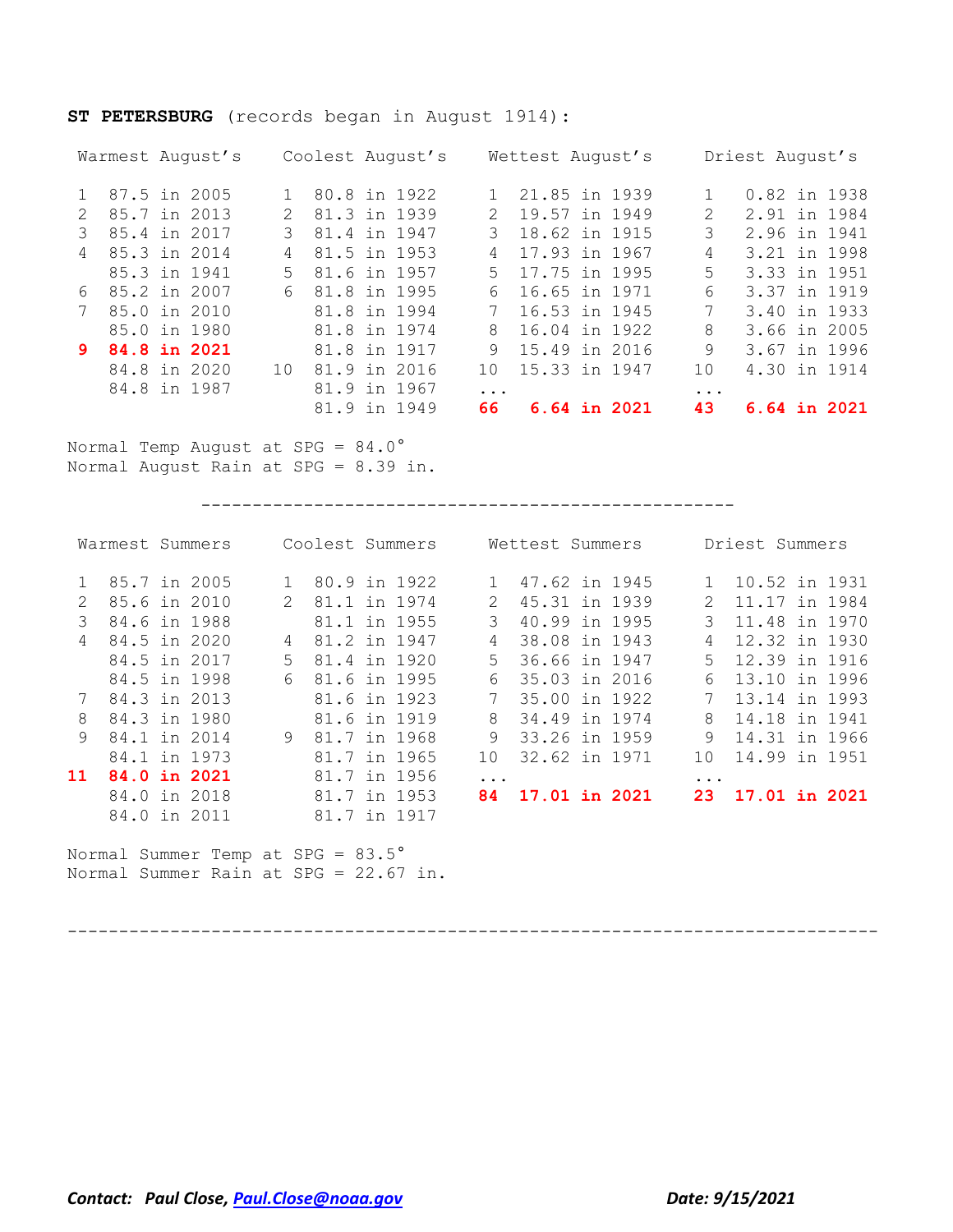**PLANT CITY** (Temperature records began in September 1892 and Rainfall records began in February 1893):

80.3 in 1904

|   | Warmest August's |               | Coolest August's |               | Wettest August's |               | Driest August's |
|---|------------------|---------------|------------------|---------------|------------------|---------------|-----------------|
|   | 85.6 in 2017     |               | 1 78.7 in 1930   |               | 1 17.79 in 2004  |               | 1.87 in 1902    |
|   | 2 85.4 in 2021   | $\mathcal{P}$ | 79.1 in 1907     | $\mathcal{P}$ | 17.48 in 1953    | $\mathcal{P}$ | 2.44 in 1960    |
|   | 85.4 in 2020     |               | 3 79.6 in 1939   | 3             | 17.17 in 1949    | 3             | 3.62 in 1912    |
|   | 4 84.6 in 2018   |               | 79.6 in 1906     | 4             | 16.43 in 2019    | 4             | 3.88 in 2021    |
|   | 5 84.3 in 2011   |               | 5 79.7 in 1931   |               | 5 15.69 in 1906  | 5             | 3.96 in 1938    |
| 6 | 84.1 in 2019     |               | 6 79.9 in 1905   |               | 6 15.06 in 1898  | 6             | 3.98 in 1996    |
|   | 83.9 in 2007     | 7             | 80.1 in 2000     | 7             | 14.96 in 1939    | 7             | 4.08 in 1954    |
|   | 83.9 in 1980     | 8             | 80.2 in 1933     | 8             | 14.04 in 1967    | 8             | 4.29 in 1991    |
|   | 9 83.7 in 2016   |               | 80.2 in 1911     | 9             | 13.95 in 1979    | 9             | 4.58 in 1997    |
|   | 83.7 in 2005     | 1 N           | 80.3 in 1973     | $10-1$        | 13.92 in 1908    | 1 O           | 4.76 in 1914    |
|   |                  |               | 80.3 in 1967     |               |                  |               |                 |

Normal Temp August at PLCF1 = 83.6° Normal Rain Aug at PLCF1 = 8.85 in.

----------------------------------------------------

|                      | Warmest Summers |               | Coolest Summers       |              |          | Wettest Summers      |  |          | Driest Summers |  |
|----------------------|-----------------|---------------|-----------------------|--------------|----------|----------------------|--|----------|----------------|--|
|                      | 85.1 in 2020    |               | 79.7 in 1919          |              |          | 41.73 in 1943        |  |          | 14.60 in 1956  |  |
| $\mathbf{2}^{\circ}$ | 84.6 in 2021    | $\mathcal{P}$ | 79.8 in 1923          |              |          | 40.04 in 1910        |  |          | 14.98 in 1915  |  |
|                      | 84.6 in 2017    | 3             | 79.9 in 1921          |              | 3        | 39.69 in 1945        |  | 3        | 15.23 in 1989  |  |
| 4                    | 84.5 in 2019    |               |                       | 79.9 in 1920 | 4        | 39.40 in 2004        |  | 4        | 15.34 in 1993  |  |
| 5.                   | 84.1 in 2018    |               | 80.2 in 1967<br>$5 -$ |              | .5       | 38.91 in 2019        |  | $5 -$    | 15.36 in 1961  |  |
| 6                    | 84.0 in 2016    |               | 80.2 in 1947          |              | 6        | 38.77 in 2017        |  | 6        | 15.52 in 1952  |  |
|                      | 83.4 in 2010    |               |                       | 80.2 in 1930 |          | 37.53 in 1939        |  |          | 16.01 in 1951  |  |
| 8                    | 83.3 in 1981    | 8             | 80.3 in 1966          |              | 8        | 36.18 in 1925        |  | 8        | 17.02 in 1970  |  |
| 9                    | 83.1 in 2011    |               |                       | 80.3 in 1965 | 9        | 36.08 in 1906        |  | 9        | 17.30 in 1988  |  |
| 1 O                  | 82.7 in 1998    | 1 N           |                       | 80.4 in 1974 | 1 N      | 35.94 in 1905        |  | 1 O      | 17.39 in 1987  |  |
|                      |                 |               |                       | 80.4 in 1968 | $\cdots$ |                      |  | $\cdots$ |                |  |
|                      |                 |               |                       | 80.4 in 1929 | 58.      | <b>24.94 in 2021</b> |  | 63       | 24.94 in 2021  |  |

Normal Summer Temp at PLCF1 = 83.2° Normal Summer Rain at PLCF1 = 27.21 in.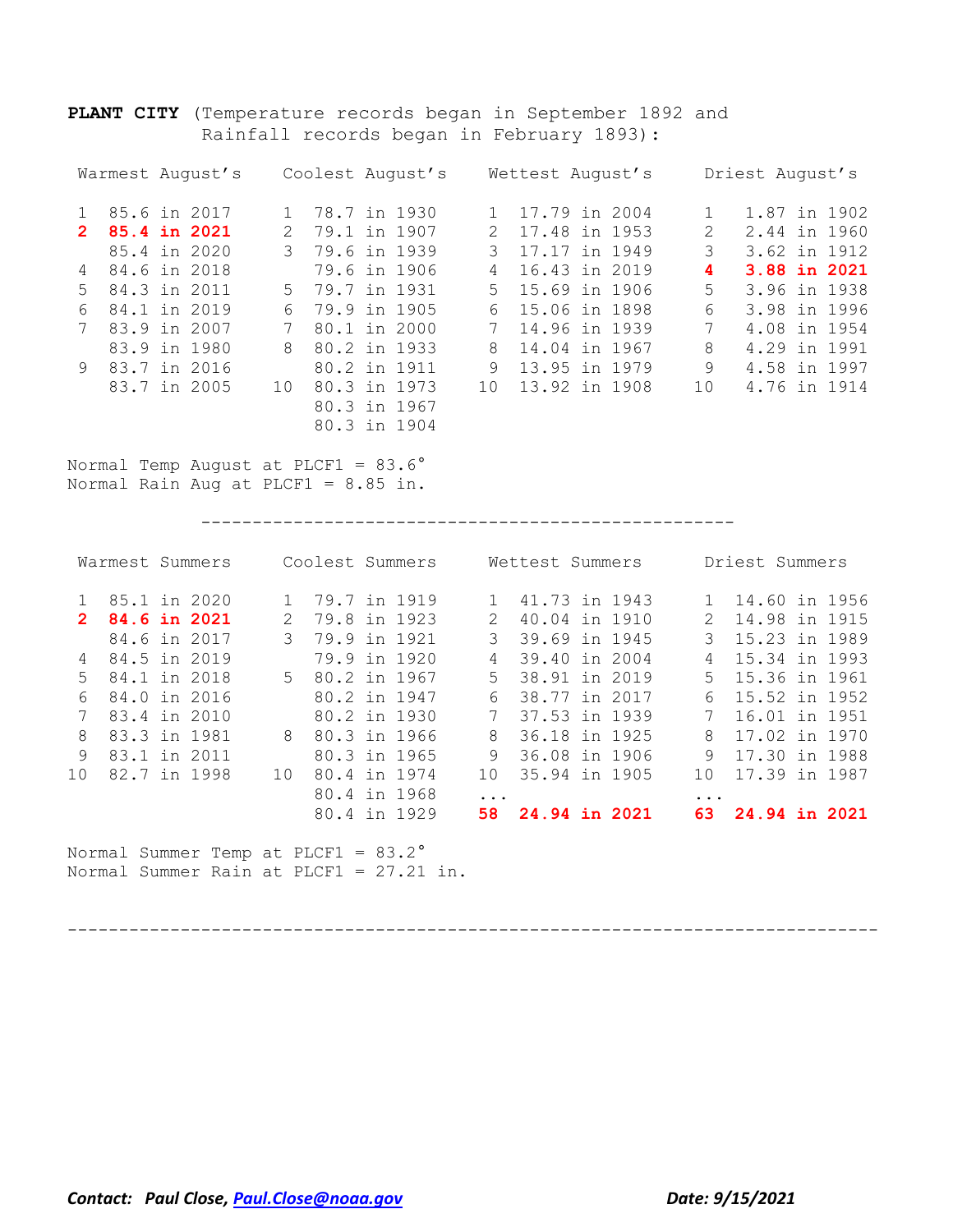### **LAKELAND** (records began in January 1915):

| Warmest August's  |               | Coolest August's |                | Wettest August's |               | Driest August's |
|-------------------|---------------|------------------|----------------|------------------|---------------|-----------------|
| 85.1 in 1987      |               | 80.0 in 1967     |                | 15.57 in 1948    |               | 3.40 in 1942    |
| 84.6 in 1995      | $\mathcal{L}$ | 80.5 in 1973     | 2.             | 15.19 in 2010    | $\mathcal{L}$ | 3.58 in 1921    |
| 84.4 in 2021      |               | 80.5 in 1949     |                | 14.15 in 1935    | 3             | 3.65 in 1947    |
| 84.4 in 1989      |               | 4 80.6 in 1939   | $\overline{4}$ | 13.49 in 1915    | 4             | 3.73 in 1930    |
| 5 84.3 in 2020    |               | 80.6 in 1923     | 5              | 12.63 in 2019    | 5             | 3.89 in 1950    |
| 84.3 in 2011      |               | 80.6 in 1920     | 6              | 12.52 in 2004    | 6             | 3.98 in 1960    |
| 84.3 in 2010      | 7             | 80.8 in 1969     | $7\phantom{0}$ | 12.23 in 2015    | 7             | 4.22 in 2021    |
| 84.1 in 2017<br>8 |               | 80.8 in 1957     | 8              | 11.97 in 1928    | 8             | 4.56 in 1982    |
| 83.9 in 2016<br>9 | 9             | 80.9 in 1959     | 9              | 11.93 in 1949    | 9             | 4.61 in 1934    |
| 83.9 in 2005      | 1 N           | $81.0$ in 1953   | 1 O            | 11.37 in 2016    | 1 O           | 4.68 in 1970    |
| 83.9 in 1993      |               | 81.0 in 1922     |                |                  |               |                 |

Normal Temp August at LLDF1 = 83.3° Normal Rain Aug at LLDF1 = 9.08 in.

----------------------------------------------------

|               | Warmest Summers |               | Coolest Summers                     |               | Wettest Summers  |                 | Driest Summers   |
|---------------|-----------------|---------------|-------------------------------------|---------------|------------------|-----------------|------------------|
|               | 84.6 in 2010    | $\mathbf{1}$  | 79.7 in 1919                        |               | 1 43.60 in 2017  |                 | 13.76 in 1958    |
| $\mathcal{L}$ | 84.4 in 1987    | $\mathcal{L}$ | 79.8 in 1923                        | $2^{\circ}$   | 36.50 in 2015    | $2^{\circ}$     | 13.88 in 1998    |
| 3             | 84.0 in 2016    |               | 3 79.9 in 1921                      | $\mathcal{B}$ | 34.42 in 2019    | $\mathcal{R}$   | 13.96 in 1918    |
| 4             | 83.8 in 2020    |               | 79.9 in 1920                        | 4             | 33.76 in 2013    | 4               | 14.67 in 1972    |
|               | 83.8 in 1998    |               | 5 80.2 in 1967                      |               | 5 33.29 in 1994  |                 | 5 15.35 in 1936  |
|               | 83.8 in 1989    |               | 80.2 in 1947                        | 6             | 32.40 in 2005    |                 | 6 15.51 in 1931  |
|               | 83.6 in 1995    |               | 80.2 in 1930                        |               | 32.12 in 1968    |                 | 16.05 in 1950    |
| 8             | 83.5 in 2021    | 8             | 80.3 in 1966                        |               | 8 31.87 in 2001  | 8               | 16.71 in 1942    |
|               | 83.5 in 2019    |               | 80.3 in 1965                        | 9             | 31.78 in 1948    | 9               | 16.92 in 1954    |
|               | 83.5 in 2011    | 1 O           | 80.4 in 1974                        | 1 O           | 31.59 in 1995    | 10 <sup>1</sup> | 16.95 in 1921    |
|               | 83.5 in 1993    |               | 80.4 in 1968                        | $\ddotsc$     |                  | $\ddotsc$       |                  |
|               |                 |               | 80.4 in 1929                        |               | 55 22.52 in 2021 |                 | 53 22.52 in 2021 |
|               |                 |               | Normal Summer Temp at LLDF1 = 82.8° |               |                  |                 |                  |

-------------------------------------------------------------------------------

Normal Summer Rain at LLDF1 = 26.62 in.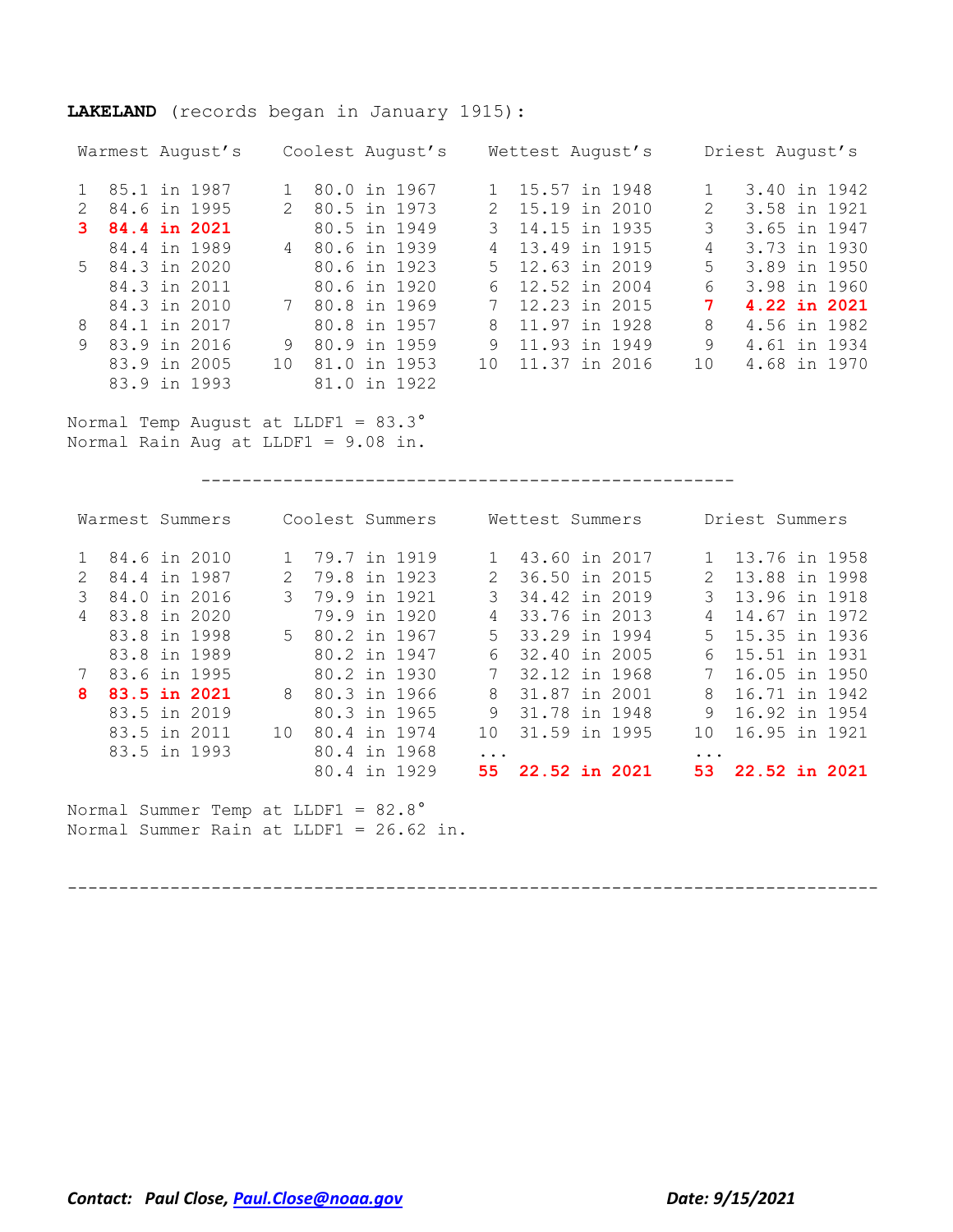### **WINTER HAVEN AREA** (records began in March 1941):

|    | Warmest August's |             | Coolest August's |                 | Wettest August's |                                                                                                                                                                 | Driest August's |
|----|------------------|-------------|------------------|-----------------|------------------|-----------------------------------------------------------------------------------------------------------------------------------------------------------------|-----------------|
|    | 1 85.6 in 1989   |             | 1 80.0 in 1972   |                 | 14.59 in 1949    |                                                                                                                                                                 | 1.78 in 1960    |
|    | 85.3 in 2005     | $2^{\circ}$ | 80.4 in 1971     |                 | 12.76 in 1977    | $\mathcal{D}_{\mathcal{L}}^{\mathcal{L}}(\mathcal{L})=\mathcal{L}_{\mathcal{L}}^{\mathcal{L}}(\mathcal{L})\mathcal{L}_{\mathcal{L}}^{\mathcal{L}}(\mathcal{L})$ | 1.88 in 1998    |
|    | 85.0 in 2020     |             | 80.4 in 1967     |                 | 12.21 in 1952    | 3                                                                                                                                                               | 2.04 in 1980    |
|    | 4 84.9 in 2019   | 4           | 80.6 in 1957     | 4               | 11.94 in 1992    | 4                                                                                                                                                               | 2.63 in 1942    |
|    | 84.9 in 2007     |             | 5 80.8 in 1969   |                 | 5 11.78 in 1995  | 5                                                                                                                                                               | 2.80 in 2005    |
|    | 84.9 in 1941     |             | 80.8 in 1959     |                 | 6 11.39 in 1981  | 6                                                                                                                                                               | 3.09 in 1954    |
|    | 7 84.7 in 2011   | $7^{\circ}$ | 80.9 in 1968     |                 | 11.39 in 1957    | 7                                                                                                                                                               | 3.65 in 1970    |
| 8  | 84.6 in 1998     | 8           | 81.0 in 1982     | 8               | 11.25 in 1948    | 8                                                                                                                                                               | 3.73 in 1955    |
| 9  | 84.5 in 1951     |             | 81.0 in 1962     | 9               | 11.22 in 2011    | 9                                                                                                                                                               | 3.88 in 2021    |
| 10 | 84.4 in 2021     | 10          | 81.1 in 2008     | 10 <sup>1</sup> | 10.83 in 2008    | 10                                                                                                                                                              | 3.96 in 1945    |
|    | 84.4 in 2010     |             | 81.1 in 1990     |                 | 10.83 in 1984    |                                                                                                                                                                 |                 |

Normal Temp August at GIF = 84.1° Normal Rain Aug at GIF = 6.52 in.

----------------------------------------------------

| Warmest Summers                                       | Coolest Summers               | Wettest Summers            | Driest Summers         |
|-------------------------------------------------------|-------------------------------|----------------------------|------------------------|
| 84.8 in 1989                                          | 79.4 in 1968                  | 34.98 in 1949              | 9.33 in 1999           |
| 84.7 in 2019<br>$\mathcal{P}$                         | 79.7 in 1972<br>$\mathcal{L}$ | 34.87 in 1945              | 12.07 in 1980<br>2     |
| 84.7 in 2010                                          | 79.7 in 1971                  | 3<br>32.95 in 1992         | 3<br>12.14 in 1998     |
| 84.7 in 1998                                          | 80.0 in 1974<br>4             | 32.77 in 1995<br>4         | 14.37 in 1963<br>4     |
| 5 84.4 in 2016                                        | $5 -$<br>80.4 in 1967         | 30.66 in 1981<br>5         | $5 -$<br>14.62 in 1997 |
| 84.3 in 2020<br>6                                     | 80.7 in 1963<br>6             | 30.57 in 2015<br>6         | 14.88 in 1972<br>6     |
| 83.7 in 2005                                          | 80.7 in 1962                  | 7<br>30.08 in 1948         | 14.98 in 2009          |
| 83.5 in 2021<br>8.                                    | 8<br>80.8 in 1965             | 29.77 in 1974<br>8         | 15.10 in 1979<br>8     |
| 83.3 in 2018<br>9                                     | 9<br>80.9 in 1959             | 29.75 in 2019<br>9         | 16.02 in 1964<br>9     |
| 83.3 in 2017                                          | 81.0 in 1966<br>1 O           | 28.69 in 1965<br>1 O       | 16.27 in 1996<br>1 O   |
| 83.3 in 2015                                          |                               | $\ddotsc$                  | $\ddotsc$              |
| 83.3 in 2007                                          |                               | <b>19.76 in 2021</b><br>46 | 19.76 in 2021<br>29    |
| 83.3 in 1985                                          |                               |                            |                        |
| $M$ ouncl Cummon Homm of $C_{\text{TT}} = 0.2 \, 0.2$ |                               |                            |                        |

Normal Summer Temp at GIF = 83.8° Normal Summer Rain at GIF = 21.32 in.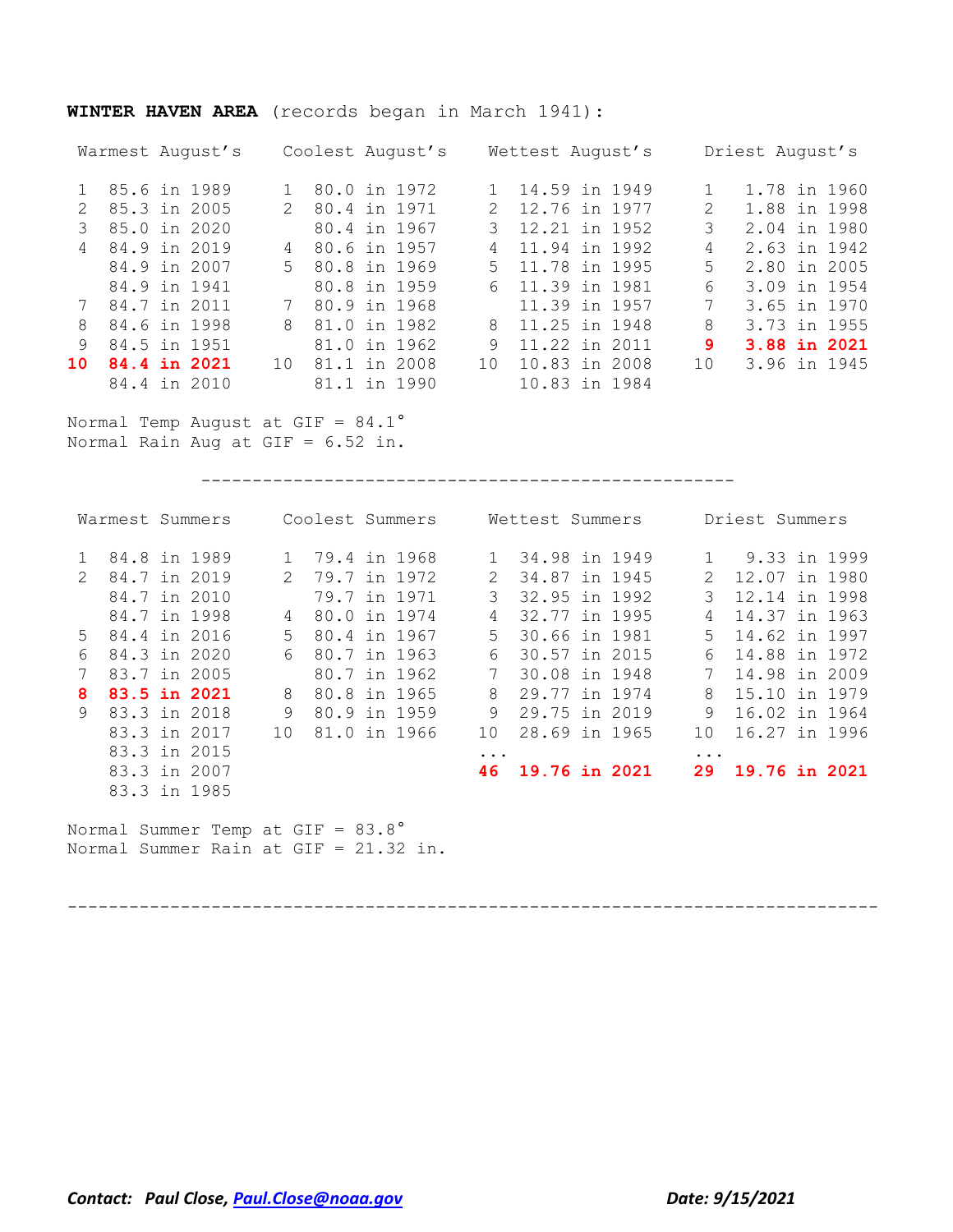# **BARTOW** (records began in June 1892):

|                                   |              |                                            |                                     |                 | Warmest August's Coolest August's Wettest August's Driest August's                                                                                                                                                                                                                                                                                 |                         |  |                  |                 |                                                              |              |
|-----------------------------------|--------------|--------------------------------------------|-------------------------------------|-----------------|----------------------------------------------------------------------------------------------------------------------------------------------------------------------------------------------------------------------------------------------------------------------------------------------------------------------------------------------------|-------------------------|--|------------------|-----------------|--------------------------------------------------------------|--------------|
| 1                                 |              |                                            |                                     |                 | 87.4 in 2014 1 79.7 in 1913 1 14.62 in 1905 1 1.60 in 2014                                                                                                                                                                                                                                                                                         |                         |  |                  |                 |                                                              |              |
| $\mathbf{2}$                      |              |                                            |                                     |                 | 86.1 in 2013 2 79.9 in 1894 2                                                                                                                                                                                                                                                                                                                      |                         |  | 14.39 in 1949    | $2^{\circ}$     | 2.45 in 1912                                                 |              |
| 3                                 |              | 84.6 in 1987 3 80.3 in 1898                |                                     |                 |                                                                                                                                                                                                                                                                                                                                                    | $\overline{\mathbf{3}}$ |  | 14.38 in 1909    | 3 <sup>7</sup>  |                                                              | 2.60 in 1987 |
|                                   |              | 84.6 in 1951 4 80.5 in 1967                |                                     |                 |                                                                                                                                                                                                                                                                                                                                                    | $\overline{4}$          |  |                  | 13.38 in 2003 4 | 2.98 in 1936                                                 |              |
| 5                                 |              | 84.4 in 1998 5 80.6 in 1975                |                                     |                 |                                                                                                                                                                                                                                                                                                                                                    |                         |  |                  |                 | 13.38 in 2002 5 3.02 in 1950                                 |              |
| 6                                 | 84.2 in 2011 |                                            |                                     |                 | 80.6 in 1947                                                                                                                                                                                                                                                                                                                                       |                         |  |                  |                 | 6 13.01 in 1981 6 3.18 in 1938                               |              |
| $7\overline{ }$                   |              |                                            |                                     |                 |                                                                                                                                                                                                                                                                                                                                                    |                         |  |                  |                 | 12.83 in 1928 7 3.57 in 1930<br>12.65 in 1992 8 3.74 in 1996 |              |
|                                   |              |                                            |                                     |                 |                                                                                                                                                                                                                                                                                                                                                    |                         |  |                  |                 |                                                              |              |
| 9                                 | 83.9 in 2010 |                                            |                                     |                 |                                                                                                                                                                                                                                                                                                                                                    |                         |  |                  |                 |                                                              |              |
|                                   |              |                                            |                                     |                 | 84.1 in 1941 80.6 in 1916 7 12.83 in 1928 7 3.57 in 1930<br>84.1 in 1924 8 80.7 in 1911 8 12.65 in 1992 8 3.74 in 1996<br>83.9 in 2010 80.7 in 1892 9 12.57 in 2012 9 4.08 in 2010<br>83.9 in 2005 10 80.8 in 1901 10 12.39 in 1901 10                                                                                                             |                         |  |                  |                 |                                                              |              |
|                                   | 83.9 in 1999 |                                            |                                     |                 |                                                                                                                                                                                                                                                                                                                                                    |                         |  |                  |                 |                                                              |              |
|                                   | 83.9 in 1997 |                                            |                                     |                 |                                                                                                                                                                                                                                                                                                                                                    |                         |  |                  |                 |                                                              |              |
| $\cdots$<br>25 <sub>2</sub>       | 83.1 in 2021 |                                            |                                     |                 |                                                                                                                                                                                                                                                                                                                                                    |                         |  |                  |                 |                                                              |              |
|                                   | 83.1 in 1991 |                                            |                                     |                 |                                                                                                                                                                                                                                                                                                                                                    |                         |  |                  |                 |                                                              |              |
|                                   | 83.1 in 1988 |                                            |                                     |                 |                                                                                                                                                                                                                                                                                                                                                    |                         |  |                  |                 |                                                              |              |
|                                   | 83.1 in 1955 |                                            |                                     |                 |                                                                                                                                                                                                                                                                                                                                                    |                         |  |                  |                 |                                                              |              |
|                                   | 83.1 in 1937 |                                            |                                     |                 |                                                                                                                                                                                                                                                                                                                                                    |                         |  |                  |                 |                                                              |              |
|                                   |              | Normal Temp August at BARF1 = $82.3^\circ$ |                                     |                 |                                                                                                                                                                                                                                                                                                                                                    |                         |  |                  |                 |                                                              |              |
|                                   |              |                                            |                                     |                 |                                                                                                                                                                                                                                                                                                                                                    |                         |  |                  |                 |                                                              |              |
|                                   |              | Normal Rain Aug at BARF1 = 7.78 in.        |                                     |                 |                                                                                                                                                                                                                                                                                                                                                    |                         |  |                  |                 |                                                              |              |
|                                   |              |                                            |                                     |                 |                                                                                                                                                                                                                                                                                                                                                    |                         |  |                  |                 |                                                              |              |
|                                   |              |                                            |                                     |                 |                                                                                                                                                                                                                                                                                                                                                    |                         |  |                  |                 |                                                              |              |
|                                   |              |                                            |                                     |                 | Warmest Summers Coolest Summers Wettest Summers Driest Summers                                                                                                                                                                                                                                                                                     |                         |  |                  |                 |                                                              |              |
| $\mathbf{1}$                      |              |                                            |                                     |                 | 85.6 in 2014    1  79.0 in 1894    1  36.81 in 2003                                                                                                                                                                                                                                                                                                |                         |  |                  |                 | 1 13.22 in 1964                                              |              |
| $\overline{2}$                    |              |                                            |                                     |                 | 84.8 in 1998 2 79.4 in 1913 2 36.13 in 1909                                                                                                                                                                                                                                                                                                        |                         |  |                  | $\overline{2}$  | 13.28 in 1950                                                |              |
| 3                                 |              |                                            |                                     |                 | 84.5 in 2013 3 79.8 in 1892 3                                                                                                                                                                                                                                                                                                                      |                         |  | 35.84 in 2012 3  |                 | 14.92 in 1931                                                |              |
| $\overline{4}$                    |              |                                            |                                     |                 | 83.9 in 2010  4 79.9 in 1947  4                                                                                                                                                                                                                                                                                                                    |                         |  | 35.15 in 1924 4  |                 | 15.39 in 1996                                                |              |
| 5                                 |              | 83.7 in 1987                               |                                     |                 | 5 80.3 in 1936 5                                                                                                                                                                                                                                                                                                                                   |                         |  | 35.01 in 1939 5  |                 | 15.47 in 1979                                                |              |
| 6                                 |              |                                            |                                     |                 |                                                                                                                                                                                                                                                                                                                                                    |                         |  |                  |                 | 15.56 in 1902                                                |              |
|                                   |              |                                            |                                     |                 |                                                                                                                                                                                                                                                                                                                                                    |                         |  |                  |                 | 15.67 in 1987                                                |              |
| 8                                 | 83.2 in 1981 |                                            |                                     |                 | 83.3 in 2016<br>80.3 in 1916<br>83.3 in 1969<br>7 80.4 in 1976<br>83.3 in 1969<br>83.3 in 1969<br>80.4 in 1976<br>83.3 in 1969<br>80.4 in 1976<br>83.3 in 1969<br>80.4 in 1976<br>83.3 in 1969<br>80.4 in 1976<br>83.3 in 1969<br>80.4 in 1976<br>83.3 in 19<br>7 80.4 in 1976 7 34.31 in 2005 7<br>80.4 in 1974 8 34.14 in 1945 8<br>80.4 in 1974 |                         |  |                  |                 | 8 15.97 in 2007                                              |              |
|                                   |              | 83.2 in 1958                               |                                     | 80.4 in 1972    |                                                                                                                                                                                                                                                                                                                                                    |                         |  | 9 33.82 in 1934  |                 | 9 16.40 in 2014                                              |              |
|                                   |              | 10 83.1 in 2011                            |                                     |                 | 80.4 in 1935                                                                                                                                                                                                                                                                                                                                       |                         |  | 10 33.42 in 1928 |                 | 10 16.42 in 1936                                             |              |
| $\bullet$ , $\bullet$ , $\bullet$ |              |                                            | $\bullet$ , $\bullet$ , $\bullet$ . |                 |                                                                                                                                                                                                                                                                                                                                                    | $\cdots$                |  |                  | $\ddotsc$ .     |                                                              |              |
| 34                                |              | 82.3 in 2021                               |                                     | 79 82.3 in 2021 |                                                                                                                                                                                                                                                                                                                                                    |                         |  | 54 25.02 in 2021 |                 | 71 25.02 in 2021                                             |              |
|                                   |              | 82.3 in 1991                               |                                     | 82.3 in 1991    |                                                                                                                                                                                                                                                                                                                                                    |                         |  |                  |                 |                                                              |              |
|                                   |              | 82.3 in 1983 82.3 in 1983                  |                                     |                 |                                                                                                                                                                                                                                                                                                                                                    |                         |  |                  |                 |                                                              |              |
|                                   |              | Normal Summer Temp at BARF1 = $81.9^\circ$ |                                     |                 |                                                                                                                                                                                                                                                                                                                                                    |                         |  |                  |                 |                                                              |              |

-------------------------------------------------------------------------------

*Contact: Paul Close, [Paul.Close@noaa.gov](mailto:Paul.Close@noaa.gov) Date: 9/15/2021*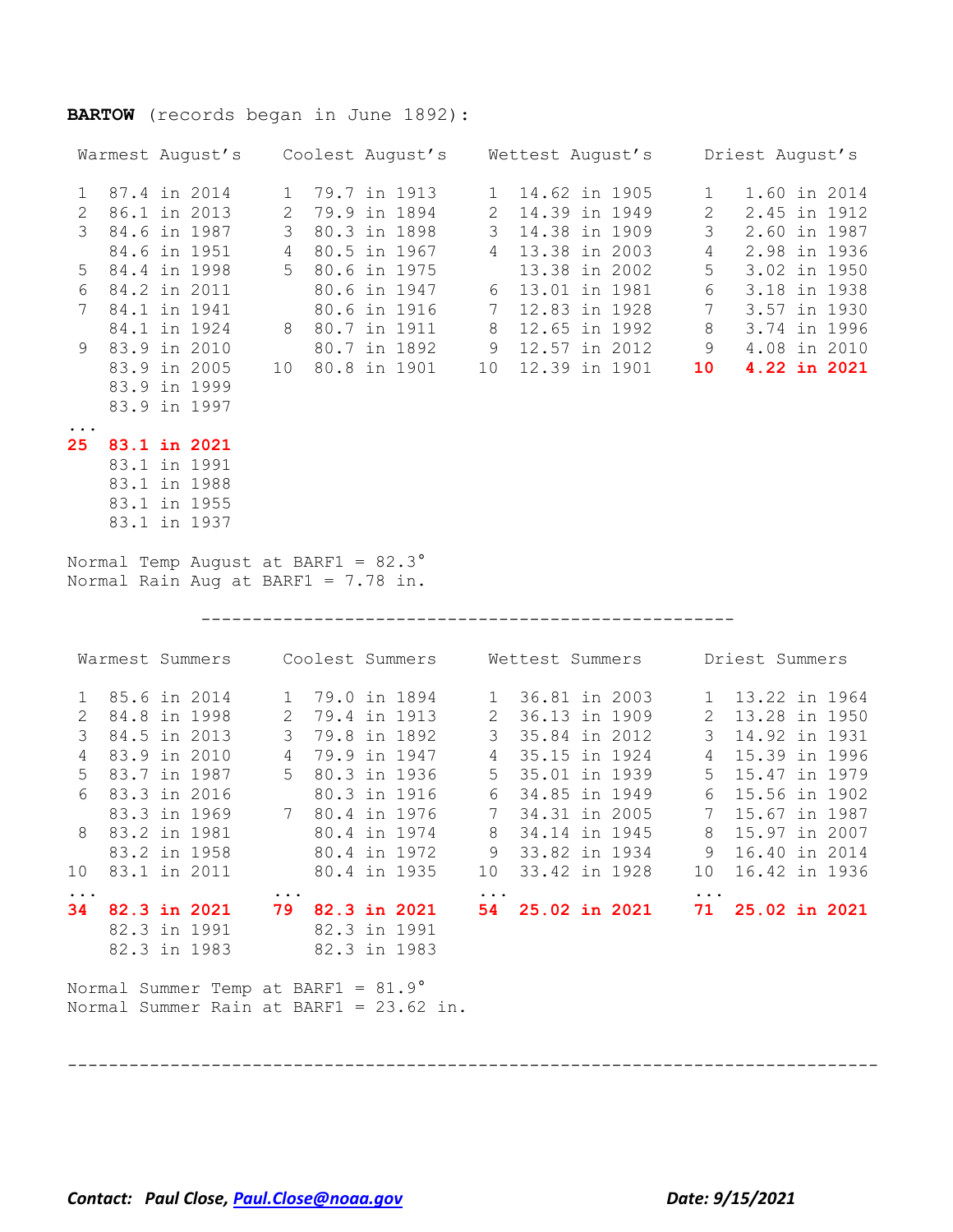### **SARASOTA-BRADENTON** (records began in January 1911):

|                 | Warmest August's |  |               |              | Coolest August's |                 | Wettest August's |  |          | Driest August's |              |
|-----------------|------------------|--|---------------|--------------|------------------|-----------------|------------------|--|----------|-----------------|--------------|
|                 | 85.2 in 2020     |  | $\mathbf{1}$  | 79.6 in 1911 |                  |                 | 24.42 in 1981    |  |          | 2.51 in 1938    |              |
| $\mathcal{P}$   | 85.0 in 2014     |  | $\mathcal{L}$ | 79.9 in 1947 |                  | $\mathcal{L}$   | 20.97 in 2017    |  | 2        | 2.52 in 1930    |              |
|                 | 84.7 in 2016     |  |               |              | 79.9 in 1922     | 3               | 19.97 in 1959    |  | 3        | 3.09 in 1944    |              |
| 4               | 84.5 in 2011     |  | 4             | 80.0 in 1939 |                  | 4               | 19.73 in 1949    |  | 4        |                 | 3.10 in 1952 |
| 5.              | 84.2 in 2007     |  | 5             | 80.3 in 1967 |                  | $5 -$           | 19.35 in 1922    |  | 5        | 3.11 in 2001    |              |
| 6               | 83.9 in 1995     |  |               | 80.3 in 1931 |                  | 6               | 18.14 in 1928    |  | 6        |                 | 3.20 in 1996 |
|                 | 83.8 in 2005     |  |               | 80.3 in 1927 |                  | 7               | 17.79 in 2003    |  | 7        | 3.91 in 2008    |              |
| 8               | 83.7 in 1990     |  | 8             | 80.4 in 1930 |                  | 8               | 17.63 in 1999    |  | 8        | 3.93 in 1963    |              |
|                 | 83.7 in 1987     |  |               | 80.4 in 1916 |                  | 9               | 17.04 in 1939    |  | 9        | 3.96 in 1984    |              |
| 10 <sup>°</sup> | 83.6 in 2019     |  | 10            | 80.5 in 1934 |                  | 10 <sup>°</sup> | 15.92 in 1962    |  | 10       | 3.97 in 2014    |              |
|                 | 83.6 in 1998     |  |               | 80.5 in 1929 |                  | $\ddotsc$       |                  |  | $\ddots$ |                 |              |
| 12              | 83.4 in 2021     |  |               |              |                  | 42              | 9.33 in 2021     |  | 70       |                 | 9.33 in 2021 |
|                 | 83.4 in 2010     |  |               |              |                  |                 |                  |  |          |                 |              |
|                 | 83.4 in 2009     |  |               |              |                  |                 |                  |  |          |                 |              |

Normal Temp August at SRQ = 83.4° Normal Rain Aug at SRQ = 9.11 in.

83.4 in 1989

----------------------------------------------------

|                |              | Warmest Summers                       |                 |                |                | Coolest Summers Mettest Summers |                      |  |          | Driest Summers   |  |
|----------------|--------------|---------------------------------------|-----------------|----------------|----------------|---------------------------------|----------------------|--|----------|------------------|--|
| $\mathbf{1}$   |              | 84.6 in 2020                          |                 |                | 1 78.9 in 1947 |                                 | 1 45.69 in 1943      |  |          | 1 11.09 in 1930  |  |
| $\overline{2}$ |              | 84.5 in 2016                          |                 | 78.9 in 1913   |                | 2                               | 41.23 in 2017        |  | 2        | 11.20 in 1998    |  |
| 3              | 83.9 in 1998 |                                       |                 | 3 79.4 in 1911 |                | 3                               | 41.08 in 1912        |  | 3        | 11.94 in 1944    |  |
| 4              | 83.6 in 2014 |                                       | 4               | 79.5 in 1930   |                | $\overline{4}$                  | 39.63 in 1992        |  | 4        | 12.48 in 1951    |  |
| 5              | 83.4 in 2010 |                                       | 5               | 79.7 in 1976   |                | $5 -$                           | 38.29 in 1922        |  | $5 -$    | 12.66 in 2007    |  |
| 6              | 83.2 in 2019 |                                       |                 | 79.7 in 1916   |                | 6                               | 38.23 in 1945        |  | 6        | 12.75 in 1952    |  |
|                | 83.0 in 2011 |                                       |                 | 7 79.8 in 1929 |                | $7\phantom{0}$                  | 37.73 in 1939        |  | 7        | 13.10 in 2014    |  |
| 8              | 82.9 in 2021 |                                       | 8               | 79.9 in 1974   |                | 8                               | 35.21 in 1959        |  | 8        | 13.12 in 1948    |  |
| 9              | 82.8 in 1984 |                                       |                 | 79.9 in 1931   |                | 9                               | 35.12 in 1981        |  | 9        | 14.67 in 2009    |  |
| 10             | 82.7 in 2009 |                                       | 10 <sup>°</sup> | 80.0 in 1922   |                | 10                              | 33.86 in 1928        |  | 10       | 14.80 in 1914    |  |
|                | 82.7 in 2007 |                                       |                 |                |                | $\cdots$                        |                      |  | $\cdots$ |                  |  |
|                | 82.7 in 1993 |                                       |                 |                |                | 28                              | <b>28.91 in 2021</b> |  |          | 83 28.91 in 2021 |  |
|                |              | 82.7 in 1990                          |                 |                |                |                                 |                      |  |          |                  |  |
|                | 82.7 in 1989 |                                       |                 |                |                |                                 |                      |  |          |                  |  |
|                |              |                                       |                 |                |                |                                 |                      |  |          |                  |  |
|                |              | Normal Summer Temp at SRQ = 82.8°     |                 |                |                |                                 |                      |  |          |                  |  |
|                |              | Normal Summer Rain at SRQ = 23.55 in. |                 |                |                |                                 |                      |  |          |                  |  |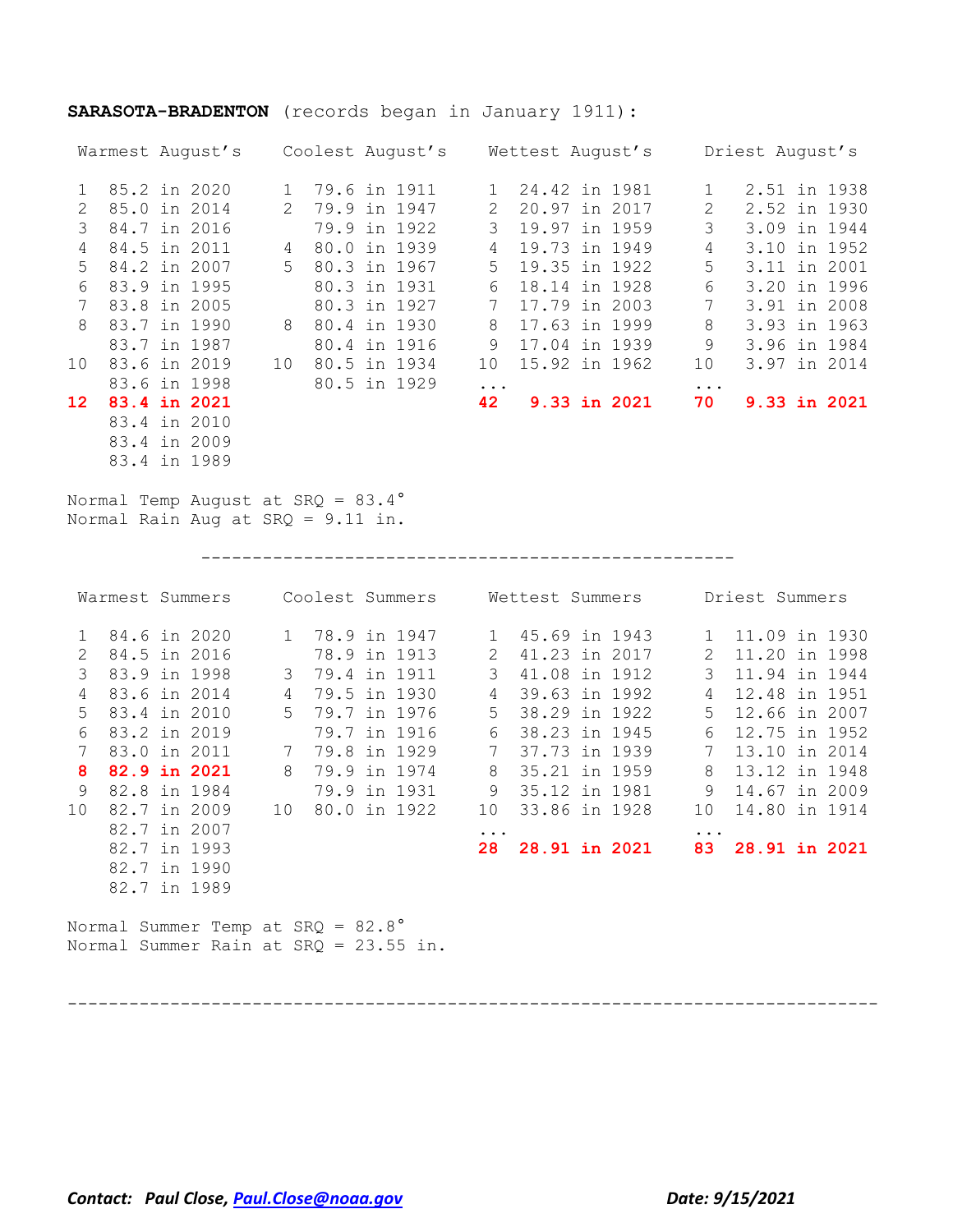### **VENICE** (records began in May 1955):

|               | Warmest August's             | Coolest August's                    |               | Wettest August's |          | Driest August's |  |
|---------------|------------------------------|-------------------------------------|---------------|------------------|----------|-----------------|--|
|               | 86.0 in 2010                 | 80.5 in 1975<br>1                   |               | 20.18 in 2017    |          | 2.96 in 2007    |  |
| $\mathcal{P}$ | 85.4 in 2011                 | 80.5 in 1967                        | $\mathcal{L}$ | 16.77 in 1981    | 2        | 3.00 in 2005    |  |
|               | 85.4 in 2009                 | 80.6 in 1968<br>3                   | 3             | 16.47 in 1967    | 3        | 3.04 in 1955    |  |
| 4             | 84.8 in 2012                 | 80.9 in 1976<br>4                   | 4             | 15.76 in 1999    | 4        | 3.10 in 2014    |  |
| $5 -$         | 84.7 in 1998                 | $5 -$<br>81.0 in 1959               | .5            | 13.69 in 1974    | 5        | 3.21 in 1997    |  |
| 6             | 84.5 in 1988                 | 81.1 in 1969<br>6                   | 6             | 13.41 in 1971    | 6        | 3.25 in 1990    |  |
|               | 84.4 in 2019                 | 7 81.2 in 1974                      | 7             | 13.11 in 1970    | 7        | 3.28 in 1958    |  |
| 8             | 84.2 in 1997                 | 81.2 in 1957                        | 8             | 12.94 in 2016    | 8        | 3.49 in 1984    |  |
| $\mathsf{Q}$  | 84.1 in 2013                 | 81.4 in 1958<br>9                   | 9             | 12.56 in 1959    | 9        | 3.51 in 1956    |  |
|               | 84.1 in 2005                 | 81.5 in 1977<br>1 O                 | 10            | 11.72 in 1977    | 10       | 4.06 in 1963    |  |
| $\ddots$ .    |                              | $\ddots$ .                          | $\ddotsc$     |                  | $\ddots$ |                 |  |
| 26 -          | 82.6 in 2021<br>82.6 in 2000 | 82.6 in 2021<br>33.<br>82.6 in 2000 | 25            | 8.63 in 2021     | 43       | 8.63 in 2021    |  |

Normal Temp August at VNCF1 = 83.1° Normal Rain Aug at VNCF1 = 8.34 in.

----------------------------------------------------

|               | Warmest Summers |               | Coolest Summers |  |               | Wettest Summers |  |               | Driest Summers |  |
|---------------|-----------------|---------------|-----------------|--|---------------|-----------------|--|---------------|----------------|--|
|               | 86.2 in 2010    | $\mathbf{1}$  | 80.3 in 1975    |  |               | 38.01 in 1995   |  |               | 11.65 in 2014  |  |
| $\mathcal{P}$ | 85.1 in 1998    | $\mathcal{P}$ | 80.4 in 1974    |  | $\mathcal{P}$ | 37.89 in 2017   |  | $\mathcal{P}$ | 12.14 in 1990  |  |
|               | 84.7 in 2011    |               | 80.5 in 1967    |  |               | 37.79 in 1992   |  |               | 12.88 in 1997  |  |
| 4             | 84.0 in 2019    | 4             | 80.7 in 1984    |  | 4             | 36.76 in 1974   |  |               | 13.54 in 1956  |  |
| $5 -$         | 83.9 in 2012    |               | 80.7 in 1966    |  | 5.            | 36.72 in 2003   |  | .5            | 13.56 in 1979  |  |
| 6             | 83.8 in 2020    | 6             | 80.8 in 1956    |  | 6             | 32.82 in 1999   |  | 6             | 13.72 in 2007  |  |
|               | 83.5 in 1997    |               | 80.9 in 1978    |  | 7             | 32.69 in 2012   |  | 7             | 13.77 in 1955  |  |
| 8             | 83.3 in 2013    | 8             | 81.0 in 2008    |  | 8             | 30.31 in 2005   |  | 8             | 14.13 in 2009  |  |
|               | 83.3 in 2004    |               | 81.0 in 1972    |  | 9             | 29.35 in 1987   |  | 9             | 14.26 in 1985  |  |
|               | 83.3 in 1993    |               | 81.0 in 1959    |  | 1 N           | 29.34 in 1959   |  |               | 14.26 in 1980  |  |
| $\cdots$      |                 | $\cdots$      |                 |  | $\cdots$      |                 |  | $\cdots$      |                |  |
| 26.           | 82.1 in 2021    | 30.           | 82.1 in 2021    |  | 22.           | 23.65 in 2021   |  | 42            | 23.65 in 2021  |  |

Normal Summer Temp at VNCF1 = 82.5° Normal Summer Rain at VNCF1 = 23.54 in.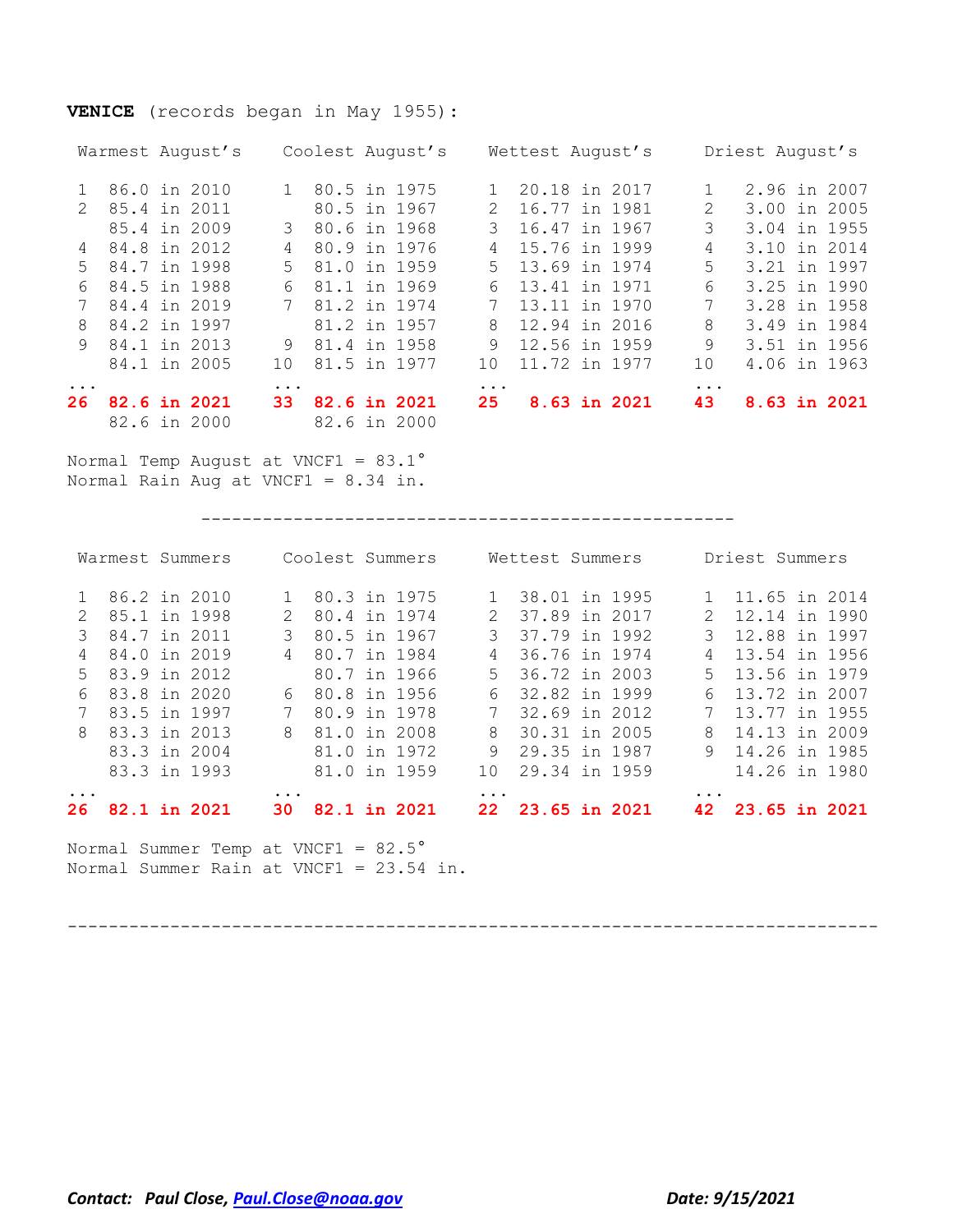**MYAKKA RIVER STATE PARK** (Temperature records began in March 1956 and Rainfall records began in Sep 1943):

| 37.             | 82.0 in 2021     | 82.0 in 2021<br><b>20</b> | 8.12 in 2021<br>40             | 8.12 in 2021<br>37                                                                                                                                                              |
|-----------------|------------------|---------------------------|--------------------------------|---------------------------------------------------------------------------------------------------------------------------------------------------------------------------------|
|                 |                  | $\ddots$ .                | $\ddots$ .                     |                                                                                                                                                                                 |
| 10 <sup>1</sup> | 83.9 in 1997     | 81.3 in 1963              | 14.54 in 1965<br>$10^{-}$      | 5.58 in 1989<br>10                                                                                                                                                              |
|                 | 84.0 in 2010     | 81.3 in 1969              | 9<br>15.62 in 1988             | 9<br>5.48 in 1948                                                                                                                                                               |
|                 | 84.0 in 2016     | 81.3 in 2001<br>8         | 15.66 in 1999<br>8             | 8<br>5.35 in 1956                                                                                                                                                               |
|                 | 7 84.0 in 2019   | 81.1 in 1985<br>7         | 15.99 in 1980<br>7             | 7<br>5.33 in 1944                                                                                                                                                               |
|                 | 6 84.1 in 2011   | 80.9 in 1971              | 16.60 in 1949<br>რ —           | 6<br>5.32 in 1996                                                                                                                                                               |
|                 | 84.3 in 1999     | 80.9 in 1972              | 16.85 in 2018<br>$5 -$         | 5.17 in 1976<br>5                                                                                                                                                               |
| $\overline{4}$  | 84.3 in 2005     | 4 80.9 in 2002            | 17.18 in 2016<br>4             | 5.05 in 1974<br>4                                                                                                                                                               |
|                 | 84.8 in 2017     | 80.5 in 1957              | 18.45 in 2003<br>$\mathcal{E}$ | 3<br>3.94 in 2001                                                                                                                                                               |
| $\mathcal{P}$   | 85.0 in 1998     | 2 80.5 in 1959            | 18.61 in 1971<br>$2^{\circ}$   | 3.44 in 1991<br>$\mathcal{D}_{\mathcal{L}}^{\mathcal{L}}(\mathcal{L})=\mathcal{L}_{\mathcal{L}}^{\mathcal{L}}(\mathcal{L})\mathcal{L}_{\mathcal{L}}^{\mathcal{L}}(\mathcal{L})$ |
|                 | 86.7 in 1993     | 1 80.4 in 1962            | 1 19.85 in 1981                | 2.81 in 2005                                                                                                                                                                    |
|                 | Warmest August's | Coolest August's          | Wettest August's               | Driest August's                                                                                                                                                                 |
|                 |                  |                           |                                |                                                                                                                                                                                 |

Normal Temp August at MKCF1 = 83.1° Normal Rain Aug at MKCF1 = 10.12 in.

----------------------------------------------------

| 35.           | 81.2 in 2021    |  |                        | 81              | .2 in 2021 |                | 26.21 in 2021   |  |                | 26.21 in 2021   |  |
|---------------|-----------------|--|------------------------|-----------------|------------|----------------|-----------------|--|----------------|-----------------|--|
|               |                 |  | $\ddot{\phantom{a}}$ . |                 |            |                |                 |  |                |                 |  |
|               | 83.1 in 1997    |  |                        | 80.6 in 1960    |            | 1 N            | 37.52 in 2013   |  | $10^{-}$       | 20.37 in 1964   |  |
|               | 9 83.1 in 2005  |  |                        | 80.6 in 1971    |            | 9              | 37.94 in 1968   |  | 9              | 20.32 in 1954   |  |
|               | 83.2 in 1993    |  |                        | 80.6 in 1986    |            | 8              | 40.14 in 1992   |  | 8              | 20.18 in 1986   |  |
|               | 7 83.2 in 2018  |  |                        | 7 80.6 in 2002  |            | $7\phantom{0}$ | 40.58 in 1982   |  | $7\phantom{0}$ | 19.68 in 1944   |  |
|               | 83.3 in 1999    |  |                        | 80.5 in 1963    |            | 6              | 40.81 in 2012   |  | 6              | 18.65 in 1952   |  |
|               | 5 83.3 in 2019  |  |                        | 5 80.5 in 1972  |            | $5 -$          | 41.67 in 1965   |  | $5 -$          | 17.42 in 2009   |  |
| 4             | 83.4 in 2016    |  |                        | 80.3 in 1974    |            | 4              | 43.79 in 1981   |  | 4              | 17.41 in 1961   |  |
|               | 83.5 in 2017    |  | 3                      | 80.3 in 1984    |            | 3              | 46.32 in 1995   |  | 3              | 17.03 in 1948   |  |
| $\mathcal{P}$ | 84.0 in 2010    |  | $\mathcal{L}$          | 80.1 in 1959    |            | $2^{\circ}$    | 46.76 in 2017   |  | $2^{\circ}$    | 16.52 in 1996   |  |
|               | 85.0 in 1998    |  |                        | 1 79.8 in 1962  |            |                | 1 47.18 in 2003 |  |                | 1 13.38 in 1956 |  |
|               | Warmest Summers |  |                        | Coolest Summers |            |                | Wettest Summers |  |                | Driest Summers  |  |
|               |                 |  |                        |                 |            |                |                 |  |                |                 |  |

Normal Summer Temp at MKCF1 = 82.3° Normal Summer Rain at MKCF1 = 29.88 in.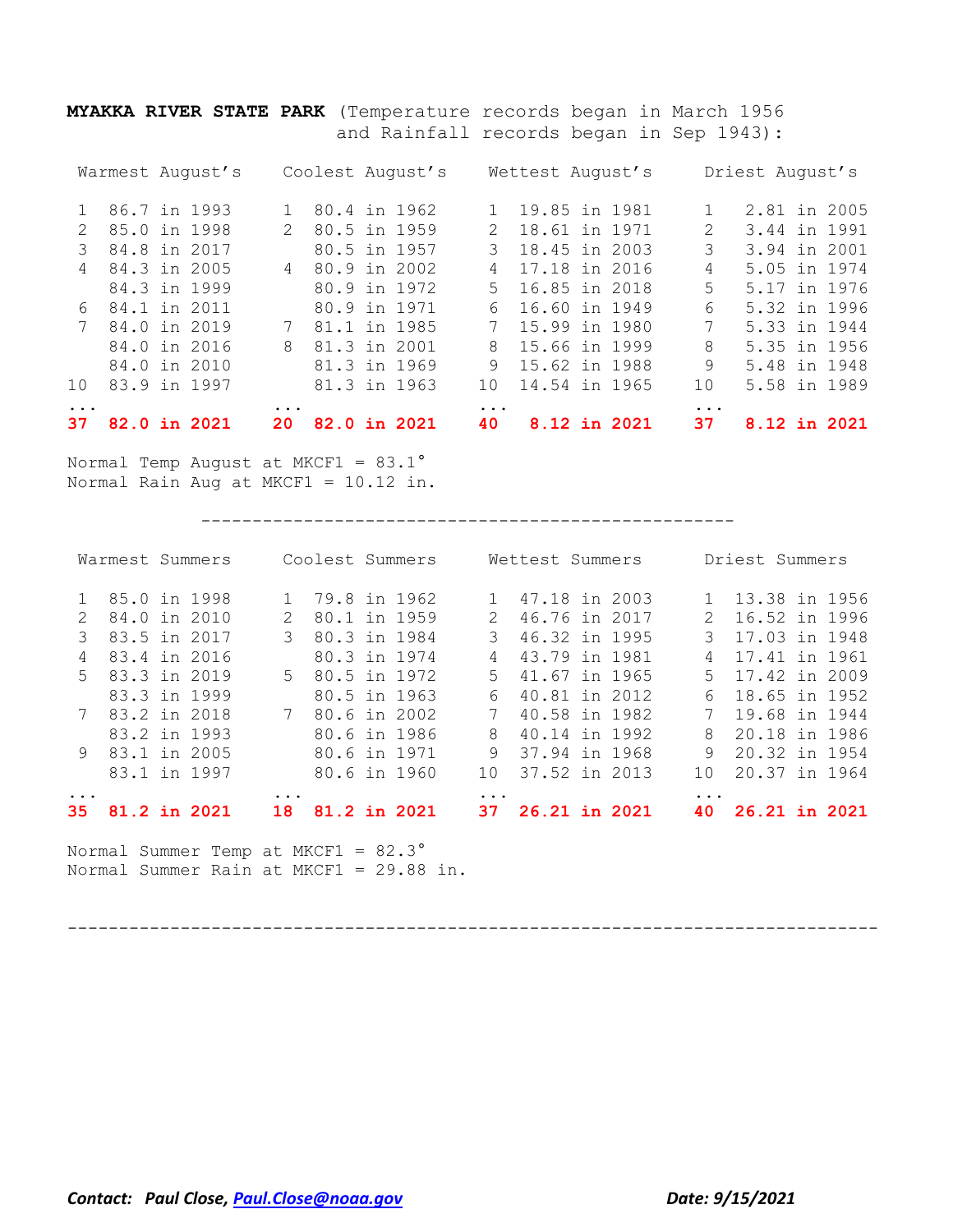### Warmest August's Coolest August's Wettest August's Driest August's 1 85.4 in 2009 1 77.7 in 1950 1 15.53 in 1949 1 2.66 in 1982 2 85.2 in 2007 2 80.1 in 1953 2 14.17 in 2010 2 2.97 in 1938 3 84.2 in 1941 3 80.3 in 2000 3 14.04 in 2015 3 3.30 in 1958 4 83.6 in 1993 4 80.4 in 1939 4 13.68 in 1939 4 3.67 in 2005 5 83.5 in 1989 5 80.5 in 1967 5 12.76 in 1992 5 3.75 in 1957 83.5 in 1987 6 80.7 in 2003 6 12.54 in 1943 6 4.17 in 1965 7 83.4 in 2005 80.7 in 1996 7 12.46 in 1953 7 4.24 in 1970 8 83.3 in 2016 80.7 in 1949 8 12.28 in 2003 8 4.48 in 2009 83.3 in 1983 9 80.8 in 1959 9 12.11 in 1956 9 4.52 in 1933 10 83.2 in 2008 80.8 in 1947 10 11.45 in 2016 10 4.59 in 1941 ... ... ... **17 82.7 in 2021 48 7.04 in 2021 42 7.04 in 2021** 82.7 in 1964

Normal Temp August at WAUF1 = 82.3° Normal Rain Aug at WAUF1 = 8.46 in.

**WAUCHULA 2 N** (records began in January 1933):

----------------------------------------------------

|                 |              |                                              |              |              | Warmest Summers Coolest Summers Wettest Summers Driest Summers |                 |                      |  |                 |                  |  |
|-----------------|--------------|----------------------------------------------|--------------|--------------|----------------------------------------------------------------|-----------------|----------------------|--|-----------------|------------------|--|
|                 |              | 1 84.6 in 2009                               |              |              | 1 78.3 in 1950 1 43.85 in 1939 1 14.24 in 1999                 |                 |                      |  |                 |                  |  |
|                 |              | 2 83.2 in 2008                               |              |              | 2 79.9 in 2012                                                 |                 | 2 39.39 in 1943      |  |                 | 2 14.30 in 1964  |  |
|                 |              | 83.2 in 1993                                 |              |              | 79.9 in 1955                                                   | 3 <sup>7</sup>  | 38.22 in 1949        |  | 3 <sup>7</sup>  | 14.60 in 2000    |  |
|                 |              | 4 82.9 in 1998                               |              |              | 4 80.0 in 1947                                                 | $4\overline{ }$ | 37.38 in 1953        |  | $4\overline{ }$ | 14.65 in 1958    |  |
|                 |              | 82.9 in 1987                                 |              |              | 5 80.1 in 1996                                                 |                 | 5 35.80 in 2017      |  |                 | 5 15.13 in 1952  |  |
| 6               | 82.7 in 2016 |                                              |              |              | 80.1 in 1956                                                   |                 | 6 34.17 in 1959      |  | 6               | 16.05 in 1998    |  |
|                 |              | 82.7 in 2007                                 |              |              | 7 80.2 in 2013                                                 |                 | 7 34.14 in 1945      |  | $7\overline{ }$ | 16.30 in 2018    |  |
| 8               |              | 82.6 in 1942                                 |              |              | 80.2 in 2000                                                   | 8               | 32.94 in 1974        |  | 8               | 16.51 in 1996    |  |
| $\overline{9}$  | 82.5 in 1969 |                                              |              |              | 80.2 in 1953                                                   | 9               | 32.53 in 1968        |  | 9               | 16.97 in 1957    |  |
| 10 <sub>o</sub> | 82.4 in 2017 |                                              | 80.3 in 1976 |              |                                                                | 10              | 30.58 in 2013        |  | 10              | 17.21 in 1981    |  |
|                 |              | 82.4 in 1992                                 | 80.3 in 1965 |              |                                                                | $\ddots$        |                      |  | $\ddots$        |                  |  |
|                 |              | 82.4 in 1989                                 |              |              |                                                                | 33              | <b>26.49 in 2021</b> |  |                 | 51 26.49 in 2021 |  |
| $\cdots$<br>28  |              | 81.7 in 2021 47 81.7 in 2021                 | $\cdots$     |              |                                                                |                 |                      |  |                 |                  |  |
|                 |              | 81.7 in 1991                                 |              | 81.7 in 1991 |                                                                |                 |                      |  |                 |                  |  |
|                 | 81.7 in 1978 |                                              |              | 81.7 in 1978 |                                                                |                 |                      |  |                 |                  |  |
|                 |              | 81.7 in 1977                                 |              | 81.7 in 1977 |                                                                |                 |                      |  |                 |                  |  |
|                 | 81.7 in 1945 |                                              |              | 81.7 in 1945 |                                                                |                 |                      |  |                 |                  |  |
|                 |              | 81.7 in 1943                                 | 81.7 in 1943 |              |                                                                |                 |                      |  |                 |                  |  |
|                 |              | Normal Summer Temp at WAUF1 = $81.6^{\circ}$ |              |              |                                                                |                 |                      |  |                 |                  |  |
|                 |              |                                              |              |              | Normal Summer Rain at WAUF1 = 24.61 in.                        |                 |                      |  |                 |                  |  |

-------------------------------------------------------------------------------

*Contact: Paul Close, [Paul.Close@noaa.gov](mailto:Paul.Close@noaa.gov) Date: 9/15/2021*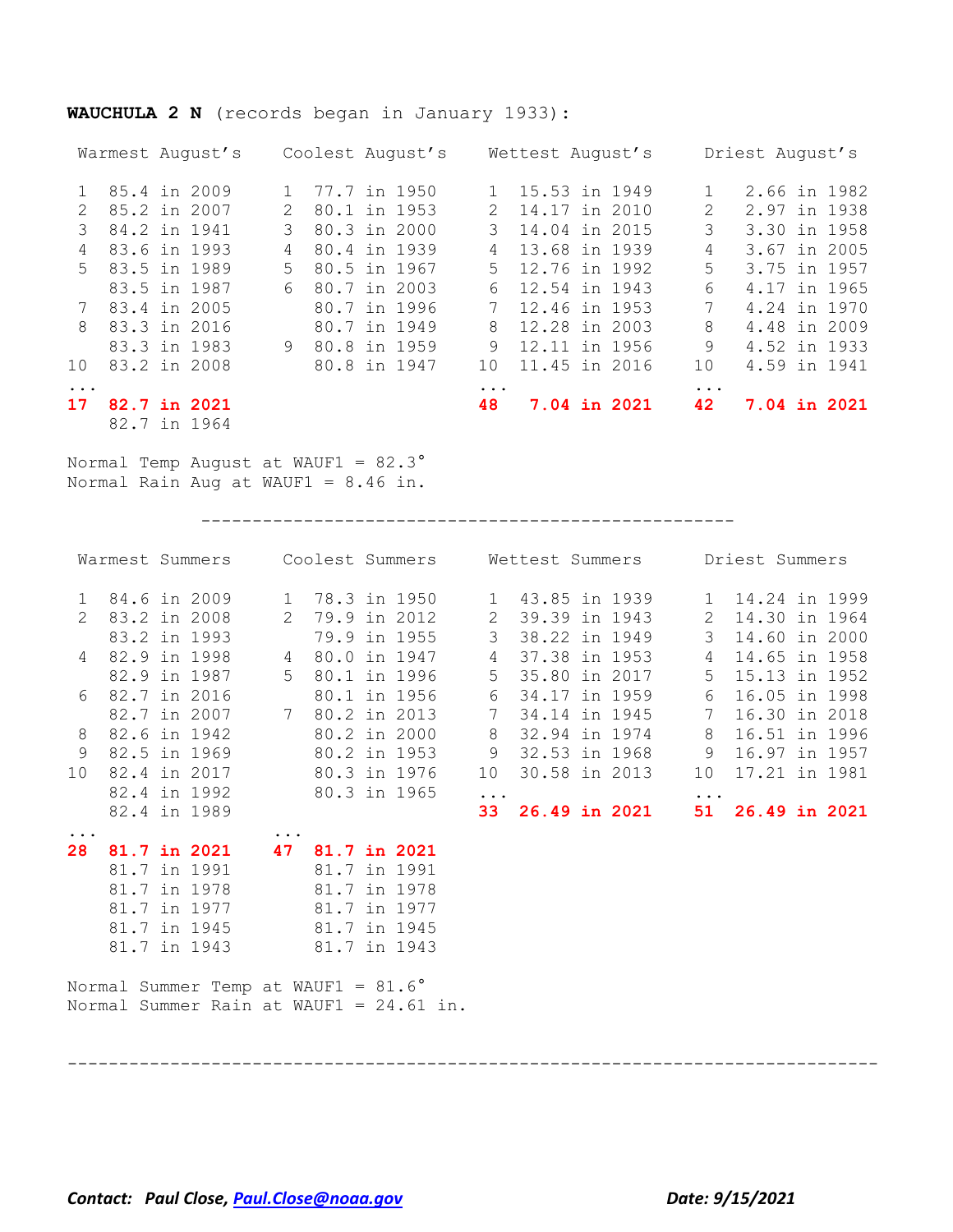|                 | Warmest August's Coolest August's Wettest August's Driest August's                                    |                 |                                  |                 |                                    |               |                  |                                |              |
|-----------------|-------------------------------------------------------------------------------------------------------|-----------------|----------------------------------|-----------------|------------------------------------|---------------|------------------|--------------------------------|--------------|
|                 | 1 83.9 in 1919                                                                                        | 1 78.5 in 1992  |                                  | 1               | 19.54 in 2004                      |               | 1                |                                | 2.37 in 1996 |
|                 | 83.9 in 1917                                                                                          | 2 79.3 in 1971  |                                  | $2^{\circ}$     | 18.24 in 1908                      |               |                  | 2 2.95 in 1938                 |              |
| 3               | 83.6 in 1951                                                                                          | 3 80.2 in 1994  |                                  | $\mathcal{S}$   | 17.41 in 1967                      |               |                  | 3 3.31 in 1991                 |              |
| $\overline{4}$  | 83.5 in 1915                                                                                          | 80.2 in 1963    |                                  | $4\overline{ }$ | 16.22 in 1949                      |               |                  | 4 3.36 in 2007                 |              |
| 5               | 83.4 in 1941                                                                                          | 80.2 in 1947    |                                  | 5               | 15.72 in 2011                      |               |                  | 5 3.46 in 1934                 |              |
| 6               | 83.3 in 1990                                                                                          |                 | 80.2 in 1913                     | 6               | 15.40 in 2017                      |               |                  | 6 3.67 in 1999                 |              |
| 7               | 83.2 in 2005                                                                                          | 7 80.3 in 1989  |                                  | $7\phantom{.0}$ | 13.89 in 1925                      |               | $7\overline{ }$  | 3.84 in 1989                   |              |
| 8               | 83.1 in 2020                                                                                          | 8 80.4 in 1967  |                                  | 8               | 13.57 in 1981                      |               |                  | 8 4.01 in 1954                 |              |
|                 | 83.1 in 2011                                                                                          | 9 80.5 in 1996  |                                  | 9               |                                    | 13.56 in 2008 |                  | 9 4.31 in 1923                 |              |
| 10              | 83.0 in 2014                                                                                          | 10 80.6 in 2003 |                                  | 10              |                                    | 13.55 in 1994 |                  | 10 4.40 in 1915                |              |
|                 | 83.0 in 1954                                                                                          | 80.6 in 1976    |                                  |                 |                                    |               |                  |                                |              |
|                 | 83.0 in 1902                                                                                          |                 |                                  |                 |                                    |               |                  |                                |              |
|                 | Normal Temp August at ARCF1 = $81.6^\circ$<br>Total Rainfall for August 2021 = Not Available Yet      |                 |                                  |                 |                                    |               |                  |                                |              |
|                 | Normal Rain Aug at ARCF1 = $8.93$ in.                                                                 |                 |                                  |                 |                                    |               |                  |                                |              |
|                 | Warmest Summers Coolest Summers Wettest Summers                                                       |                 |                                  |                 |                                    |               |                  | Driest Summers                 |              |
|                 |                                                                                                       |                 |                                  |                 |                                    |               |                  |                                |              |
| $\overline{2}$  | 1 82.8 in 1998<br>82.7 in 1927                                                                        |                 | 1 79.3 in 1971<br>2 79.7 in 1976 |                 | 1 38.22 in 2013<br>2 37.99 in 1982 |               | 1<br>$2^{\circ}$ | 12.83 in 1931<br>13.07 in 1932 |              |
| $\mathcal{S}$   | 82.6 in 2010                                                                                          |                 | 3 79.9 in 1992                   | $\mathcal{S}$   | 37.67 in 2017                      |               | 3                | 13.33 in 1921                  |              |
|                 | 82.6 in 1981                                                                                          | 79.9 in 1970    |                                  | $4\overline{ }$ | 36.98 in 1974                      |               | $\overline{4}$   | 13.61 in 1980                  |              |
| 5               | 82.5 in 1919                                                                                          |                 | 79.9 in 1968                     | 5               | 36.14 in 1949                      |               | 5                | 14.14 in 1976                  |              |
|                 | 82.5 in 1902                                                                                          | 79.9 in 1963    |                                  | 6               | 35.56 in 1967                      |               | 6                | 14.15 in 1996                  |              |
| $7\overline{ }$ | 82.3 in 2020                                                                                          | 79.9 in 1947    |                                  | 7               | 35.17 in 2001                      |               | 7                | 14.41 in 1955                  |              |
|                 | 82.3 in 1942                                                                                          |                 | 79.9 in 1938                     |                 | 8 34.99 in 1939                    |               | 8                | 14.59 in 1961                  |              |
| 9               | 82.2 in 2016                                                                                          |                 | 9 80.0 in 1996                   |                 | 9 34.77 in 1965                    |               | 9                | 14.60 in 1956                  |              |
| 10              | 82.1 in 1952                                                                                          | 80.0 in 1910    |                                  | 10              | 34.57 in 2015                      |               | 10 <sub>1</sub>  | 15.21 in 2020                  |              |
|                 | 82.1 in 1914                                                                                          |                 |                                  |                 |                                    |               |                  |                                |              |
|                 |                                                                                                       |                 |                                  |                 |                                    |               |                  |                                |              |
|                 | Average Temperature for Summer 2021 = Not Available Yet<br>Normal Summer Temp at ARCF1 = $81.0^\circ$ |                 |                                  |                 |                                    |               |                  |                                |              |

**ARCADIA** (records began in November 1899):

Total Rainfall for Summer 2021 = Not Available Yet Normal Summer Rain at ARCF1 = 26.67 in.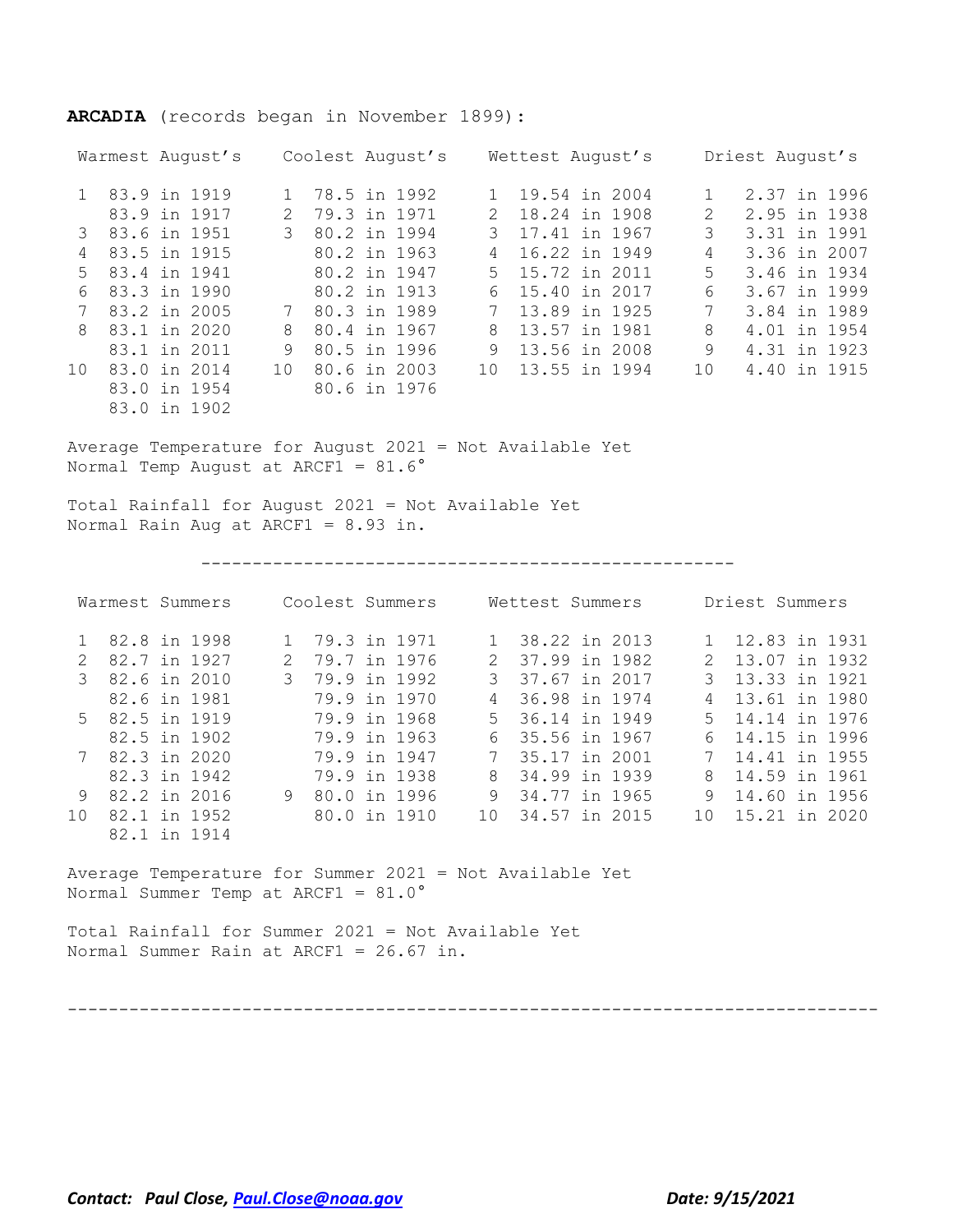|                                                                                                        |  | Warmest August's Coolest August's Wettest August's Driest August's                                                                                                                                           |  |                                                                                                                                                                               |                                                                                                                              |  |                                                                                                                                                                                               |                                                                                                    |                                                                                                                                                        |                                     |
|--------------------------------------------------------------------------------------------------------|--|--------------------------------------------------------------------------------------------------------------------------------------------------------------------------------------------------------------|--|-------------------------------------------------------------------------------------------------------------------------------------------------------------------------------|------------------------------------------------------------------------------------------------------------------------------|--|-----------------------------------------------------------------------------------------------------------------------------------------------------------------------------------------------|----------------------------------------------------------------------------------------------------|--------------------------------------------------------------------------------------------------------------------------------------------------------|-------------------------------------|
| $\mathbf{1}$<br>$\mathbf{2}$<br>3<br>$\overline{4}$<br>5<br>6<br>8<br>9<br>11<br>12 <sup>°</sup><br>13 |  | 83.6 in 2016<br>83.4 in 2020<br>83.3 in 2010<br>82.9 in 2017<br>82.8 in 2014<br>82.7 in 2015<br>82.7 in 2011<br>82.5 in 2005<br>82.4 in 2009<br>82.4 in 1987<br>82.3 in 1969<br>82.1 in 1998<br>82.0 in 2021 |  | 1 79.7 in 1994<br>2 79.9 in 1971<br>3 80.0 in 1984<br>4 80.1 in 1974<br>5 80.2 in 1973<br>6 80.3 in 1976<br>80.3 in 1972<br>8 80.4 in 2003<br>80.4 in 2000<br>10 80.6 in 2002 | $\overline{2}$<br>$4\overline{ }$<br>5 <sup>5</sup><br>6<br>$7\phantom{.0}$<br>8<br>9<br>10<br>$\bullet$ $\bullet$ $\bullet$ |  | 1 20.05 in 2006<br>17.88 in 2004<br>3 14.31 in 1999<br>13.70 in 2010<br>12.76 in 1979<br>12.33 in 2008<br>12.12 in 1992<br>11.35 in 2015<br>11.22 in 2012<br>10.80 in 2002<br>24 8.05 in 2021 | $\mathbf{1}$<br>$6\overline{6}$<br>$7\phantom{.0}$<br>$8\,$<br>10<br>$\ldots$ .<br>30 <sub>2</sub> | 2 2.71 in 1984<br>3 2.75 in 2009<br>4 3.14 in 2007<br>5 3.50 in 1987<br>4.24 in 1970<br>4.28 in 1993<br>4.40 in 1997<br>9 4.50 in 2020<br>4.55 in 2014 | 1.94 in 2000<br><b>8.05 in 2021</b> |
|                                                                                                        |  | 82.0 in 2019<br>82.0 in 2018<br>82.0 in 1995<br>82.0 in 1980<br>Normal Temp August at ACHF1 = $82.1^{\circ}$<br>Normal Rain Aug at ACHF1 = $8.49$ in.                                                        |  |                                                                                                                                                                               |                                                                                                                              |  |                                                                                                                                                                                               |                                                                                                    |                                                                                                                                                        |                                     |
|                                                                                                        |  |                                                                                                                                                                                                              |  |                                                                                                                                                                               |                                                                                                                              |  |                                                                                                                                                                                               |                                                                                                    |                                                                                                                                                        |                                     |
|                                                                                                        |  | Warmest Summers Coolest Summers Wettest Summers Driest Summers                                                                                                                                               |  |                                                                                                                                                                               |                                                                                                                              |  |                                                                                                                                                                                               |                                                                                                    |                                                                                                                                                        |                                     |
| $\mathbf{1}$<br>$\mathbf{2}$<br>$\mathcal{S}$<br>4<br>$7\overline{ }$<br>$8\,$                         |  | 83.3 in 2010<br>82.9 in 2016<br>82.5 in 2017<br>82.1 in 2020<br>82.1 in 1998<br>6 82.0 in 2015<br>81.9 in 2019<br>81.8 in 1969                                                                               |  | 1 78.8 in 1984<br>2 79.3 in 1976<br>79.3 in 1974<br>4 79.4 in 1971<br>5 79.8 in 1973<br>79.8 in 1972<br>7 79.9 in 2008<br>79.9 in 1994                                        | $4\overline{ }$                                                                                                              |  | 1 41.24 in 1974<br>2 40.51 in 2002<br>3 39.46 in 2013<br>34.04 in 2006<br>5 34.02 in 2008<br>6 33.94 in 2001<br>7 33.72 in 2004<br>8 32.56 in 1992                                            | $\mathcal{S}$<br>$4\overline{ }$<br>6<br>$7\overline{ }$<br>8                                      | 1 10.76 in 2000<br>2 11.29 in 1987<br>13.75 in 1980<br>14.20 in 1998<br>5 17.45 in 1997<br>18.50 in 2009<br>18.57 in 2007<br>19.23 in 1985             |                                     |
|                                                                                                        |  | 9 81.6 in 2018 9 80.0 in 2002 9 31.74 in 1986 9 19.49 in 1983<br>81.6 in 2011                                                                                                                                |  | 80.0 in 1970                                                                                                                                                                  |                                                                                                                              |  | 10 31.01 in 2012                                                                                                                                                                              |                                                                                                    | 10 19.78 in 1972                                                                                                                                       |                                     |
| 12 81.4 in 1981<br>13 81.3 in 2021                                                                     |  | 81.6 in 1987<br>81.3 in 2009<br>81.3 in 1991                                                                                                                                                                 |  |                                                                                                                                                                               | $\cdots$                                                                                                                     |  | 19 25.40 in 2021                                                                                                                                                                              | $\bullet$ .<br><br>$\bullet$                                                                       | 35 25.40 in 2021                                                                                                                                       |                                     |

-------------------------------------------------------------------------------

# **ARCHBOLD BIO STN** (records began in January 1969):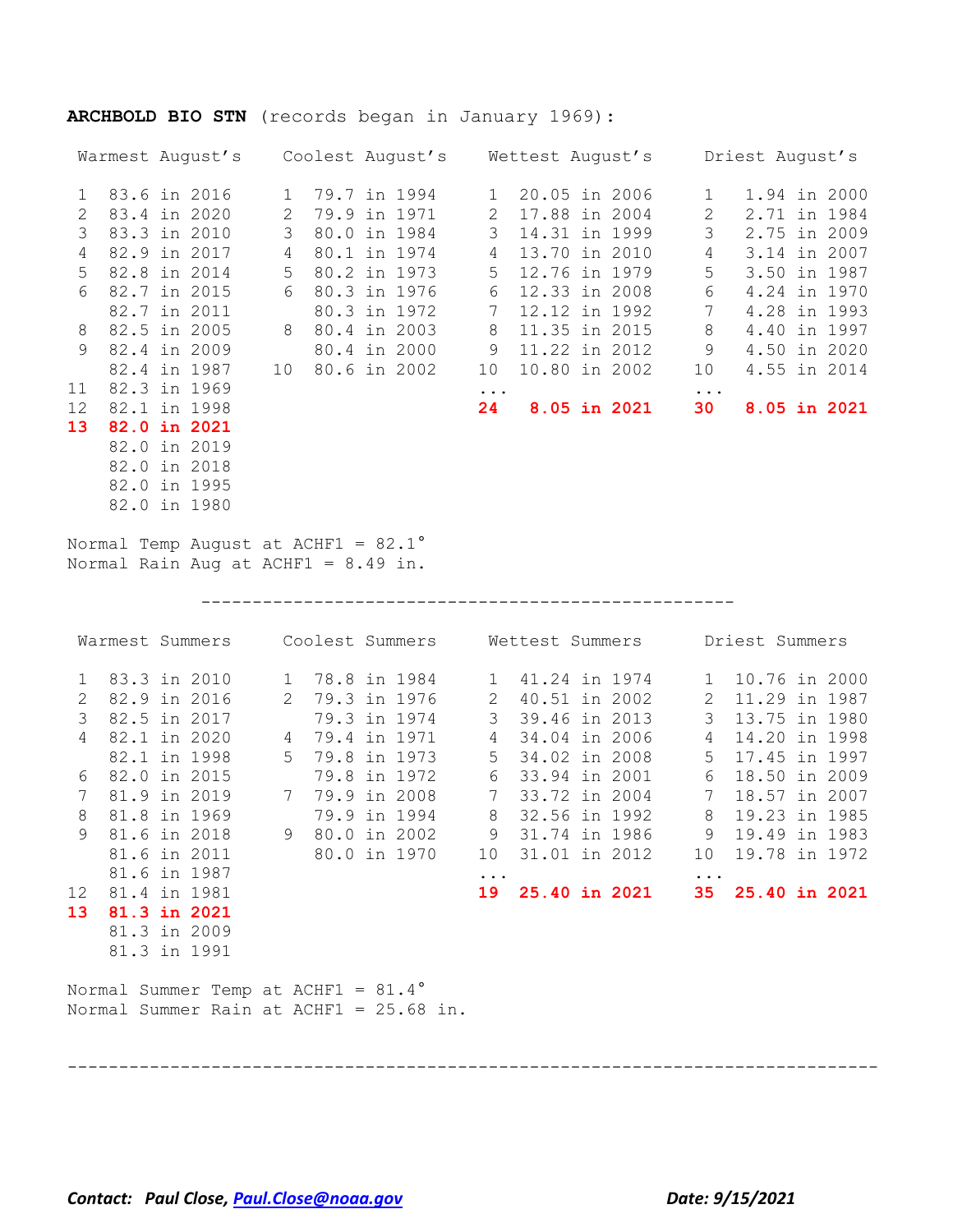### **PUNTA GORDA AREA** (records began in May 1914):

|                 | Warmest August's                           |                             | Coolest August's |                 | Wettest August's |              |          | Driest August's |
|-----------------|--------------------------------------------|-----------------------------|------------------|-----------------|------------------|--------------|----------|-----------------|
|                 | 85.1 in 1951                               | $1 \quad$                   | 79.8 in 1939     |                 | 19.56 in 1928    |              | 1        | 1.86 in 1927    |
| $\mathcal{P}$   | 84.7 in 2014                               | $\mathcal{D}_{\mathcal{L}}$ | 80.3 in 1922     | $\mathcal{L}$   | 15.60 in 1995    |              | 2        | 2.07 in 1938    |
| 3               | 84.5 in 2020                               | 3                           | 80.6 in 1969     | 3               | 14.01 in 1922    |              | 3        | 2.78 in 1936    |
|                 | 84.5 in 1987                               | 4                           | 80.8 in 1949     | 4               | 13.75 in 2009    |              | 4        | 3.36 in 1976    |
| $5 -$           | 84.4 in 2011                               | $5 -$                       | 80.9 in 1967     | 5               | 13.47 in 2017    |              | 5        | 3.41 in 1997    |
| 6               | 84.3 in 2005                               |                             | 80.9 in 1930     | 6               | 13.42 in 1949    |              | 6        | 3.50 in 1984    |
|                 | 84.2 in 2018                               | 7                           | 81.0 in 1955     |                 | 13.03 in 1959    |              | 7        | 3.55 in 1952    |
|                 | 84.2 in 2007                               |                             | 81.0 in 1929     | 8               | 12.45 in 1967    |              | 8        | 3.82 in 1978    |
| 9.              | 84.1 in 2021                               |                             | 81.0 in 1928     | 9               | 12.37 in 2018    |              | 9        | 3.93 in 1955    |
| 10 <sup>°</sup> | 83.9 in 2009                               |                             | 81.0 in 1926     | 10 <sup>°</sup> | 11.54 in 1947    |              | 10       | 4.02 in 1943    |
|                 |                                            |                             |                  |                 |                  |              |          | 4.02 in 1921    |
|                 |                                            |                             |                  | $\cdots$        |                  |              | $\cdots$ |                 |
|                 |                                            |                             |                  | 34              |                  | 8.86 in 2021 | 72       | 8.86 in 2021    |
|                 | Normal Temp August at PGD = $83.5^{\circ}$ |                             |                  |                 |                  |              |          |                 |

Normal Rain Aug at PGD = 9.11 in.

----------------------------------------------------

|                 | Warmest Summers                                                                       |    | Coolest Summers |               | Wettest Summers |             | Driest Summers |
|-----------------|---------------------------------------------------------------------------------------|----|-----------------|---------------|-----------------|-------------|----------------|
|                 | 1 84.2 in 2020                                                                        |    | 1 79.8 in 1929  |               | 1 47.45 in 1943 |             | 9.88 in 1921   |
| $\mathcal{P}$   | 84.0 in 2018                                                                          |    | 80.3 in 1939    | $\mathcal{P}$ | 43.12 in 2017   | $2^{\circ}$ | 13.96 in 1932  |
| 3               | 83.9 in 1951                                                                          | 3  | 80.4 in 1955    | 3             | 41.80 in 1912   | 3           | 14.17 in 1920  |
| 4               | 83.7 in 2010                                                                          |    | 80.4 in 1949    | 4             | 38.16 in 1992   | 4           | 14.88 in 1927  |
| .5              | 83.6 in 2016                                                                          |    | 5 80.5 in 1971  |               | 5 37.93 in 1922 | $5 -$       | 15.05 in 1955  |
| 6               | 83.5 in 1980                                                                          |    | 80.5 in 1938    | 6             | 37.24 in 1945   | 6           | 15.12 in 1979  |
|                 | 83.4 in 2014                                                                          |    | 7 80.6 in 1930  |               | 34.55 in 2021   |             | 15.24 in 1956  |
|                 | 83.4 in 2011                                                                          |    | 80.6 in 1925    | 8             | 33.90 in 1939   | 8           | 15.43 in 1952  |
| 9               | 83.3 in 1987                                                                          |    | 80.6 in 1922    | 9             | 33.81 in 1959   | 9           | 15.75 in 1990  |
| 10 <sup>1</sup> | 83.2 in 2021                                                                          | 10 | 80.8 in 1974    | 10            | 33.24 in 1981   | 10          | 15.94 in 2007  |
|                 | 83.2 in 2009                                                                          |    | 80.8 in 1967    |               |                 |             |                |
|                 |                                                                                       |    | 80.8 in 1928    |               |                 |             |                |
|                 | Normal Summer Temp at $PGD = 82.8^{\circ}$<br>Normal Summer Rain at $PGD = 26.41$ in. |    |                 |               |                 |             |                |